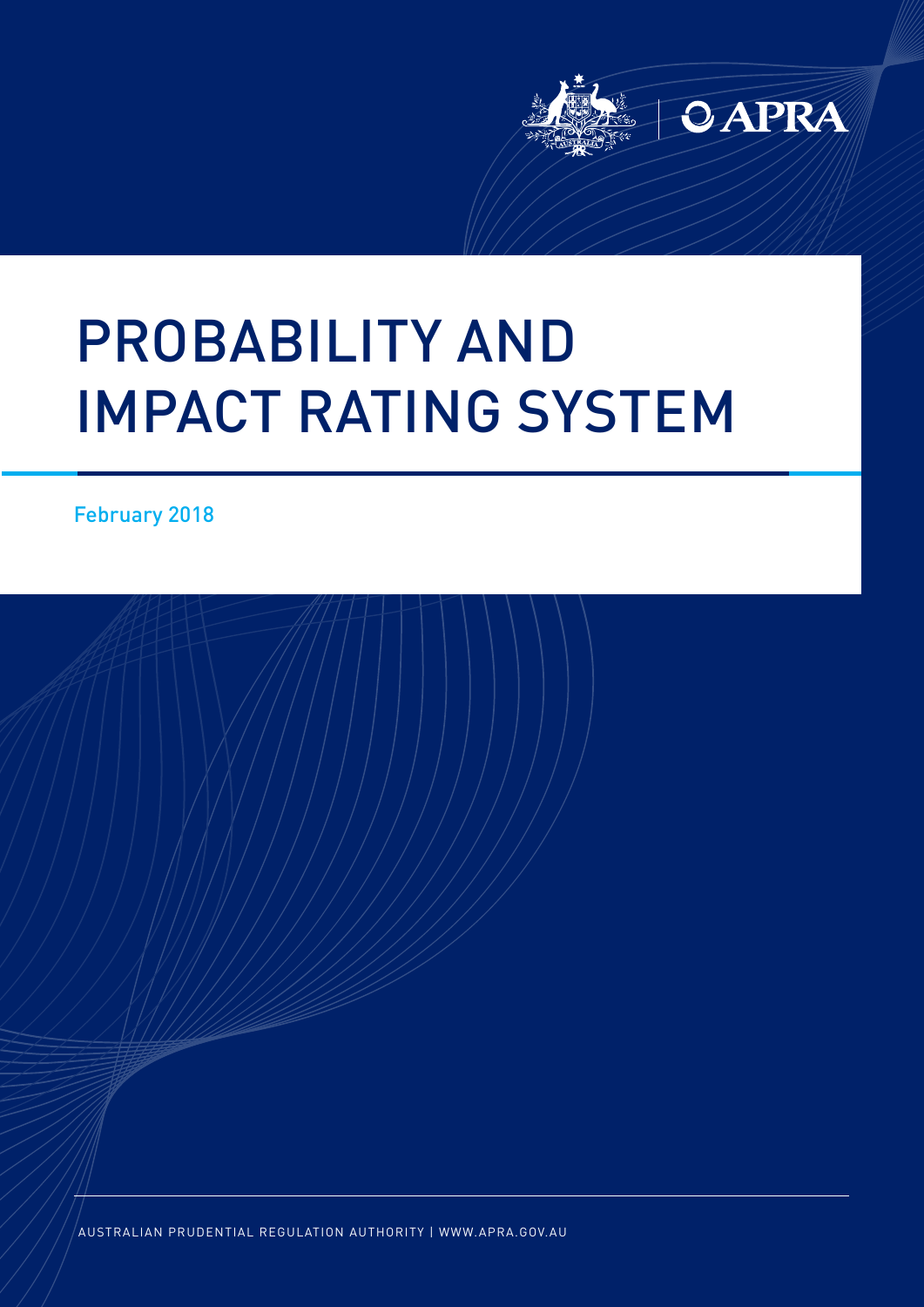#### Disclaimer and Copyright

While APRA endeavours to ensure the quality of this publication, it does not accept any responsibility for the accuracy, completeness or currency of the material included in this publication and will not be liable for any loss or damage arising out of any use of, or reliance on, this publication.

#### © Australian Prudential Regulation Authority (APRA)

This work is licensed under the Creative Commons Attribution 3.0 Australia Licence (CCBY 3.0). This licence allows you to copy, distribute and adapt this work, provided you attribute the work and do not suggest that APRA endorses you or your work. To view a full copy of the terms of this licence, visit https://creativecommons.org/licenses/by/3.0/au/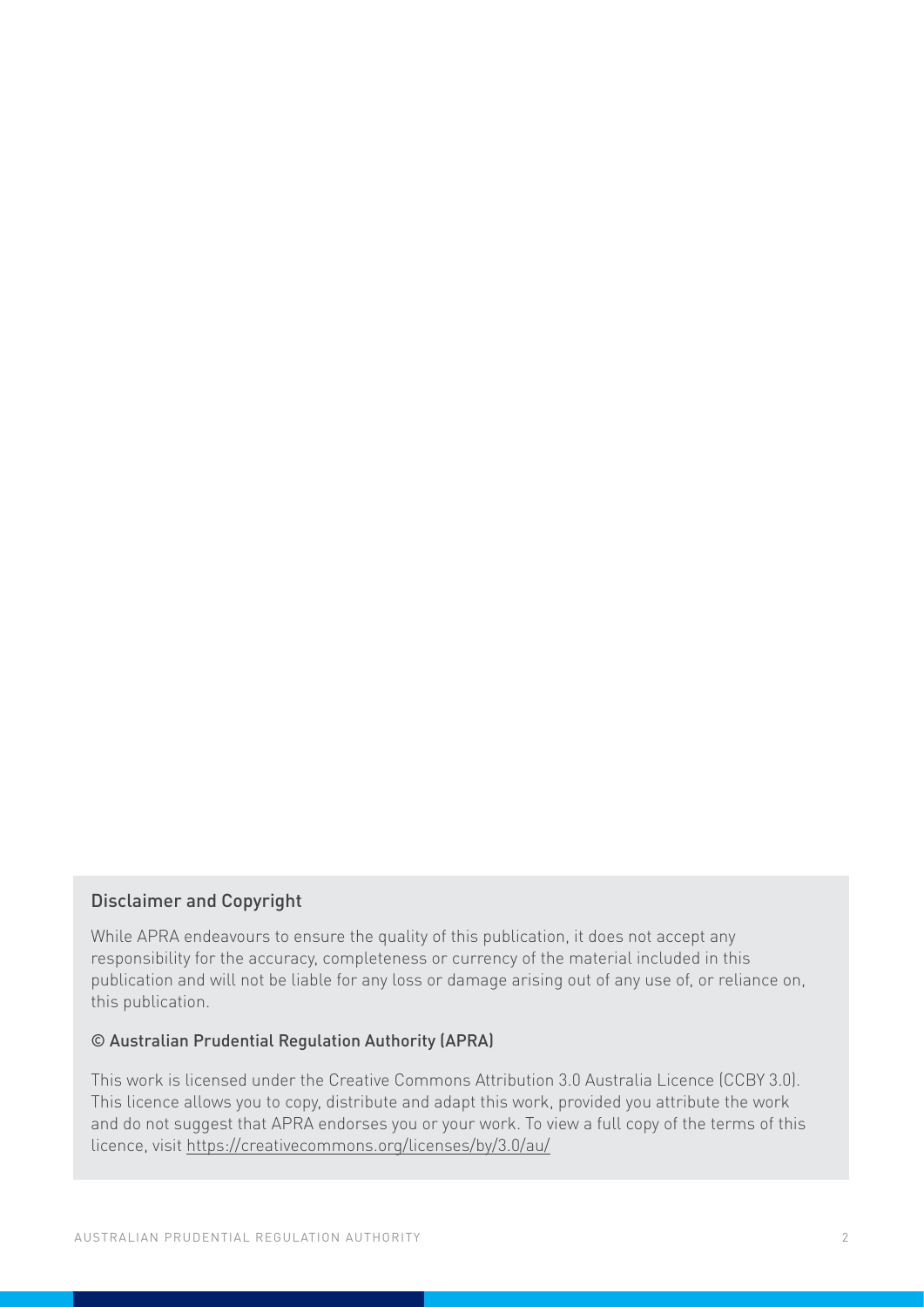# **Contents**

| Chapter 1 - Introduction                                 | 5  |
|----------------------------------------------------------|----|
| <b>Chapter 2 - PAIRS population</b>                      | 6  |
| 2.1 Entities subject to PAIRS assessment                 | 6  |
| 2.2 Entities not subject to PAIRS assessment             | 6  |
| 2.3 Peer groups                                          | 7  |
| Chapter 3 - Entity failure                               | 8  |
| Chapter 4 - Objectives, process and disclosure           | 9  |
| 4.1 Objectives                                           | 9  |
| 4.2 Process                                              | 9  |
| 4.3 Disclosure                                           | 10 |
| Chapter 5 - Risk, control, net risk and capital support  | 11 |
| 5.1 Categories                                           | 11 |
| 5.2 Inherent risk                                        | 11 |
| 5.3 Management and control                               | 12 |
| 5.4 Net risk                                             | 12 |
| 5.5 Capital support                                      | 12 |
| Chapter 6 - Quality assessments and significance weights | 13 |
| 6.1 Quality assessments                                  | 13 |
| 6.2 Significance weights                                 | 13 |
| 6.3 Capital categories                                   | 13 |
| 6.4 Summary of scoring                                   | 14 |
| 6.5 Overall risk of failure                              | 14 |
| Chapter 7 - Category definitions                         | 15 |
| 7.1 Board                                                | 15 |
| 7.2 Management                                           | 15 |
| 7.3 Risk governance                                      | 16 |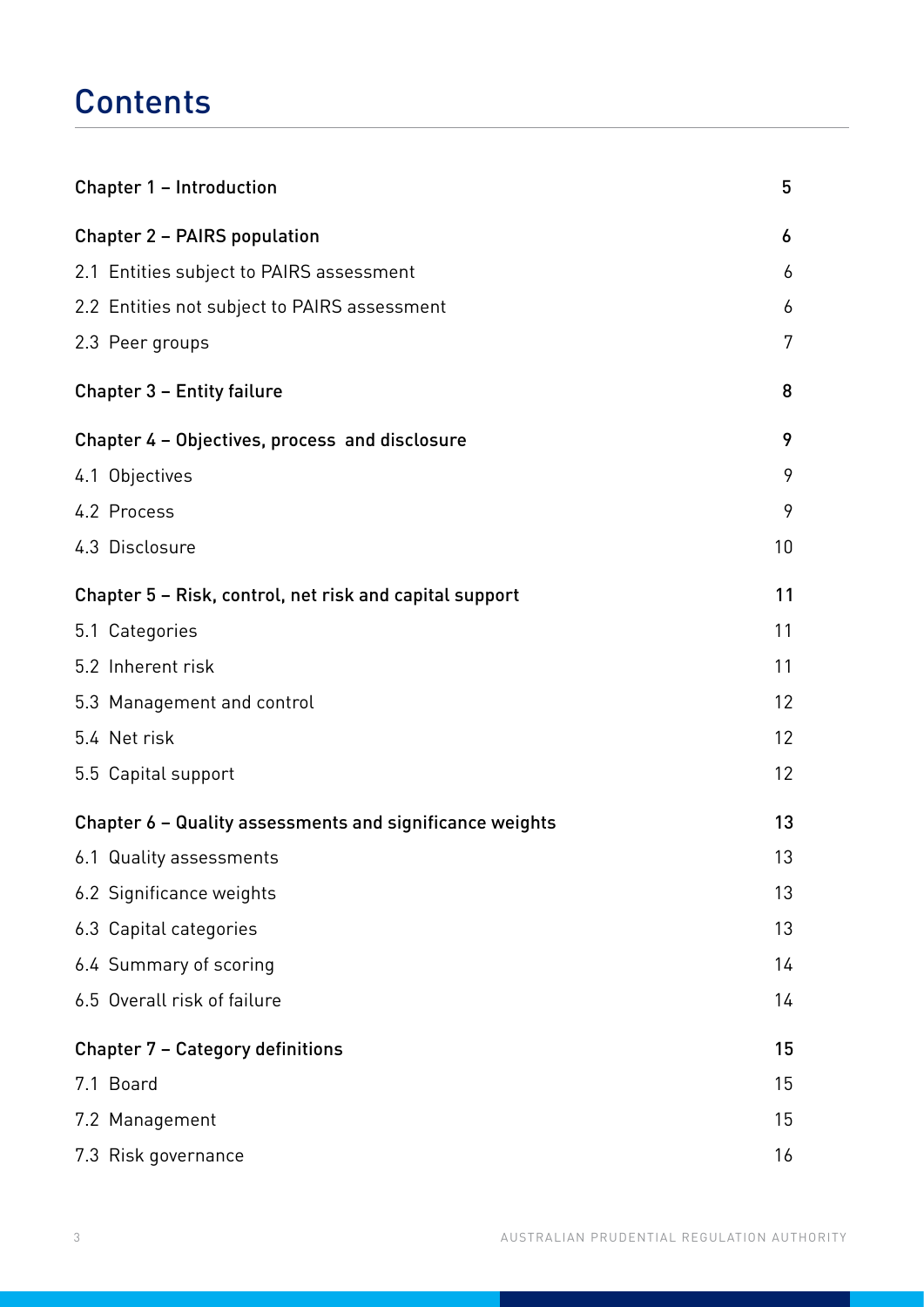| 7.4 Strategy and planning                | 17 |  |
|------------------------------------------|----|--|
| 7.5 Liquidity risk                       | 18 |  |
| 7.6 Operational risk                     | 19 |  |
| 7.7 Credit risk                          | 20 |  |
| 7.8 Market and investment risk           | 21 |  |
| 7.9 Insurance risk                       | 22 |  |
| 7.10 Coverage/surplus                    | 24 |  |
| 7.11 Earnings                            | 25 |  |
| 7.12 Access to additional capital        | 25 |  |
| Chapter 8 - Probability of failure       | 27 |  |
| Chapter 9 - Impact of failure            | 29 |  |
| Chapter 10 - Supervisory attention index |    |  |
| Chapter 11 - Quality and consistency     | 31 |  |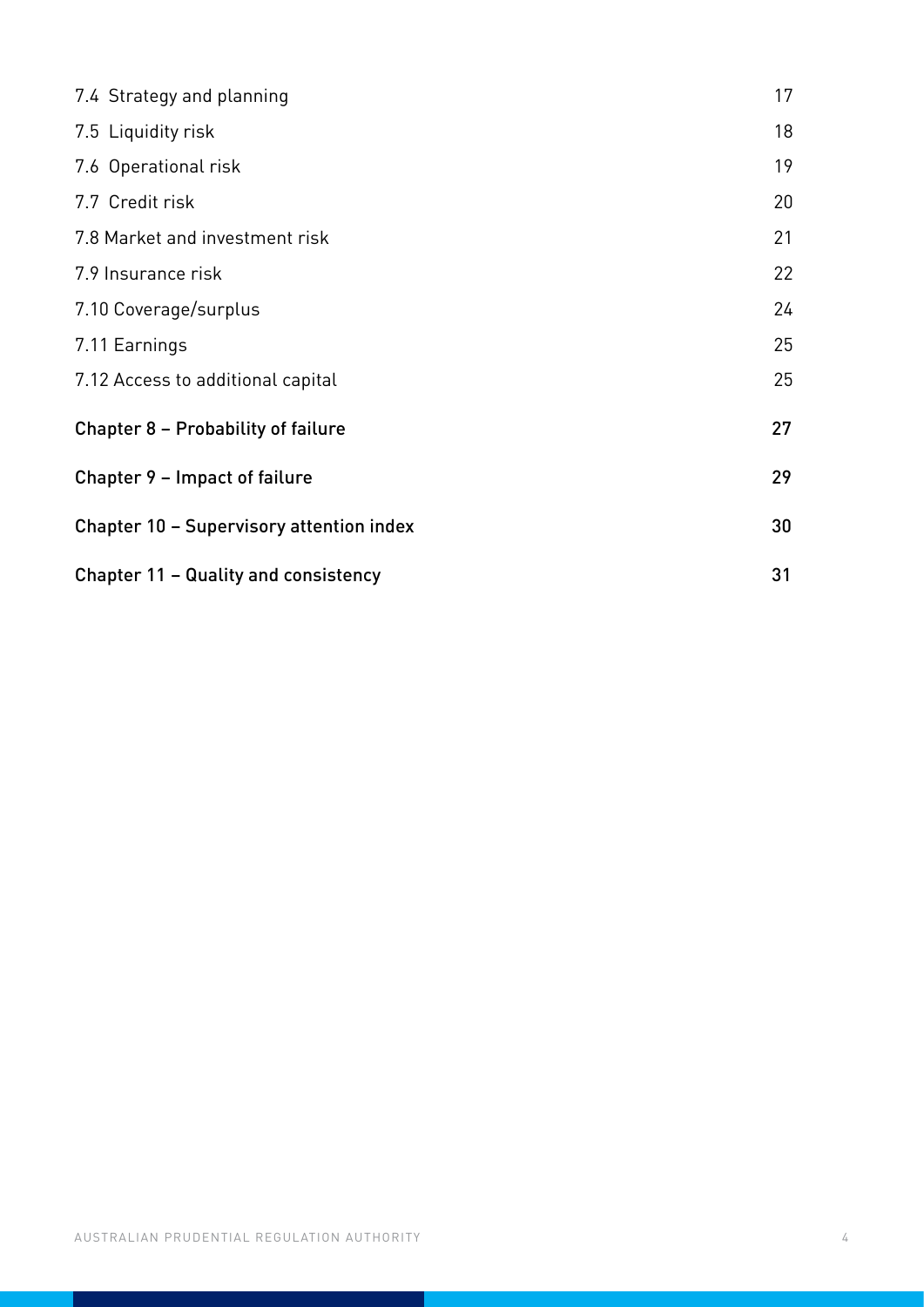# Chapter 1 – Introduction

In October 2002, APRA introduced new risk assessment and supervisory response tools known as the Probability and Impact Rating System (PAIRS) and the Supervisory Oversight and Response System (SOARS).

These supervisory tools are the centrepiece of APRA's risk-based approach to supervision and assist APRA in:

- making better risk judgments;
- quickly and consistently taking supervisory action where necessary;
- strengthening the ability of supervisors to take effective action; and
- improving oversight and reporting on problem entities.

PAIRS is APRA's risk assessment model. It incorporates two dimensions: the *Probability* and *Impact* of the failure of an APRA-regulated entity.

The original PAIRS model allowed APRA to progress from the various risk assessment tools used by its predecessor agencies to an APRA-wide model covering all regulated industries.

Aside from the retention of a probability rating scale, PAIRS introduced three new concepts:

- a common set of rating components for inherent risk, management and control, and capital support;
- a structured process for combining these component ratings into a probability of failure rating; and
- an impact rating scale.

A subsequent move to a common IT platform ensured that all PAIRS risk assessments are maintained within a common database to enable analysis of trends in the level of perceived risk in particular segments and across APRA's regulated population over time.

An enhanced version of the original PAIRS model was introduced in early 2008. This version retains the key components of inherent risk, management and control, and capital support and the structured process for combining these components, but improves upon the original model by considering management and control aspects by risk type. It allows supervisors to view the net risk position for each of the key risk types including strategy and planning, liquidity, operational, market and investment, credit, and insurance risks. It also better reflects the manner in which APRA conducts its supervision activities under APRA's Framework for Prudential Supervision.

The enhanced version applies to all entities capable of a PAIRS rating, regardless of size.

APRA is committed to making improvements to its risk assessment model over time to maximise APRA's effectiveness and ensure it continues to follow world's best practice.

An explanation of PAIRS is the subject of this document.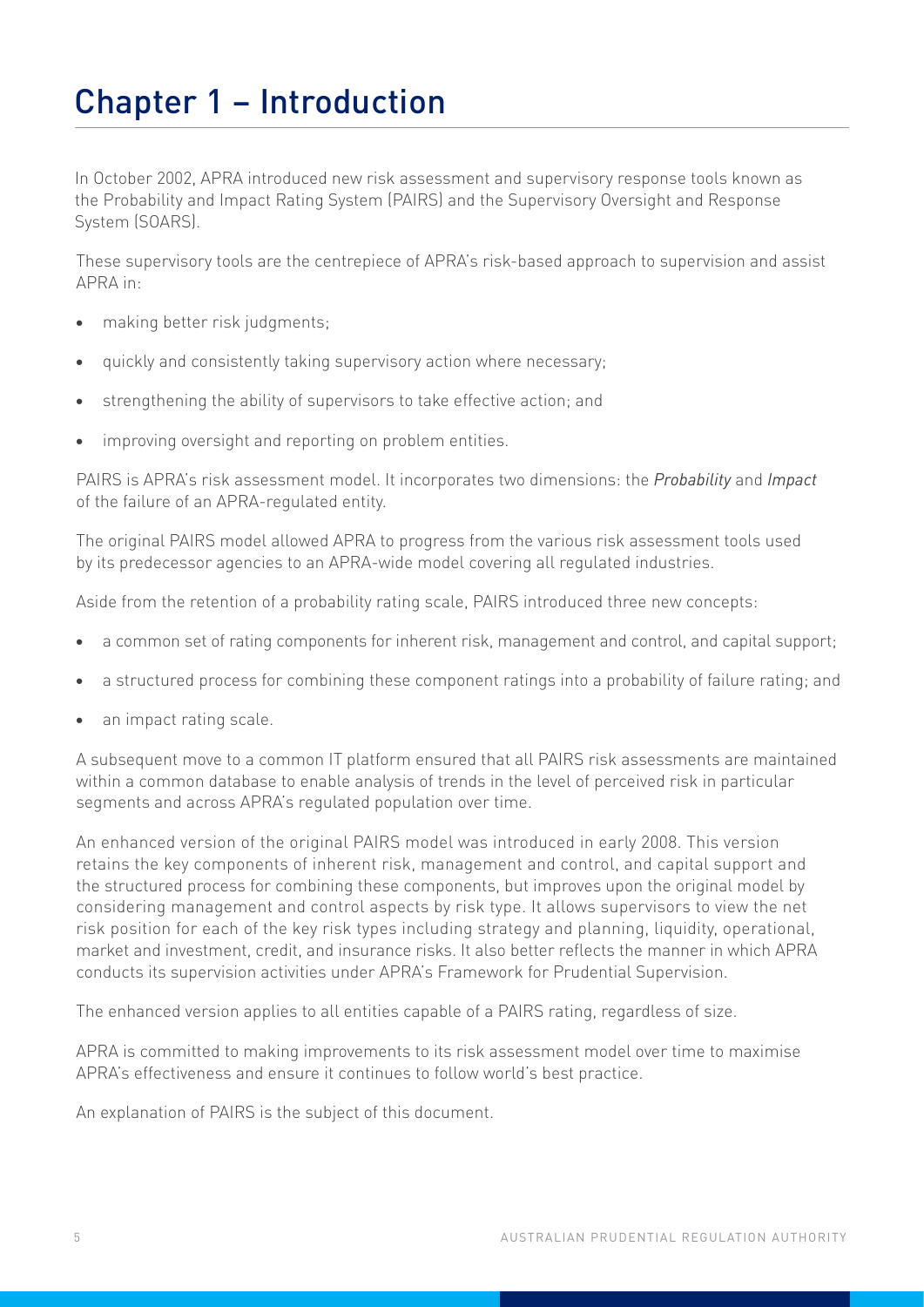# Chapter 2 – PAIRS population

### 2.1 Entities subject to PAIRS assessment

The following APRA-regulated entities are subject to PAIRS assessment:

- authorised deposit-taking institutions (ADIs);
- general insurers;
- life insurers;
- private health insurers and
- registrable superannuation entities (RSEs) and their licensees.

### 2.2 Entities not subject to PAIRS assessment

The following APRA-regulated entities are not subject to PAIRS assessment:

- small APRA superannuation funds (SAFs); and
- single member approved deposit funds (ADFs).

PAIRS is applied at the licensed entity level. Many of the conglomerate groups and non-operating holding companies (NOHCs) regulated by APRA are subject to PAIRS assessment; however, the decision to rate these entities in PAIRS is at the discretion of management.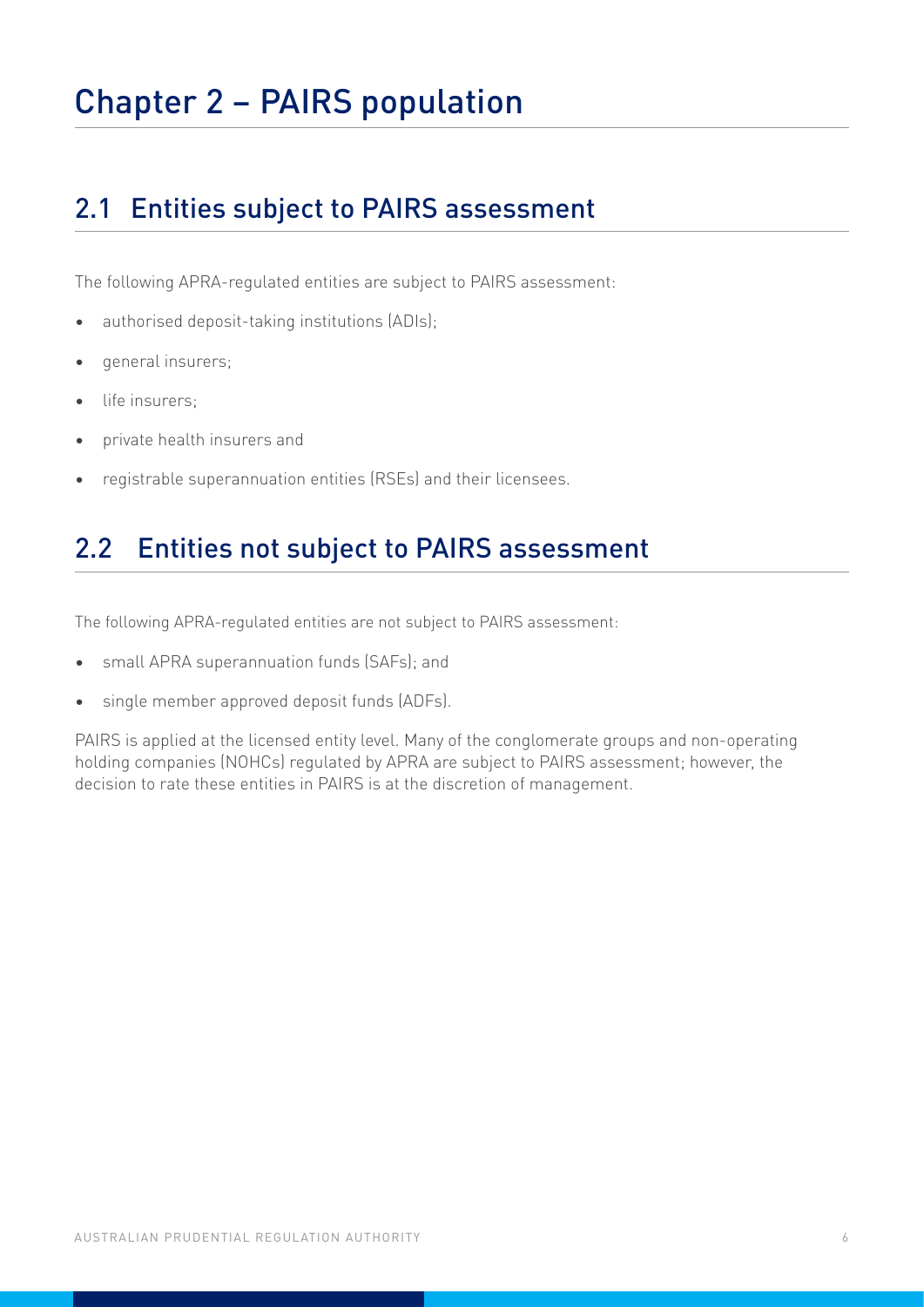### 2.3 Peer groups

APRA-regulated entities subject to PAIRS assessment are split into the peer groups identified in Table 1 to allow for greater comparability of like entities.

#### Table 1: PAIRS peer groups

| <b>Industry</b>                | Peer group                                                          |  |  |  |
|--------------------------------|---------------------------------------------------------------------|--|--|--|
| <b>ADIS</b>                    | Complex banks                                                       |  |  |  |
|                                | Credit unions and building societies                                |  |  |  |
|                                | Regional banks                                                      |  |  |  |
|                                | Foreign branches                                                    |  |  |  |
|                                | Foreign subsidiaries                                                |  |  |  |
|                                | Mutual banks                                                        |  |  |  |
|                                | Other                                                               |  |  |  |
|                                | Diversified business lines                                          |  |  |  |
|                                | Lenders mortgage insurers (LMIs)                                    |  |  |  |
|                                | Medical indemnity insurers (MIIs)                                   |  |  |  |
| <b>General insurers</b>        | Reinsurers                                                          |  |  |  |
|                                | Other direct                                                        |  |  |  |
|                                | Inactive                                                            |  |  |  |
|                                | Direct - complex                                                    |  |  |  |
|                                | Direct - medium                                                     |  |  |  |
| Life insurers                  | Direct - other                                                      |  |  |  |
|                                | Reinsurers                                                          |  |  |  |
|                                | Friendly societies                                                  |  |  |  |
| <b>Private health insurers</b> | Private health insurers                                             |  |  |  |
| Superannuation                 | RSE Licensees of RSEs with no material exposure to defined benefits |  |  |  |
|                                | RSE Licensees of Hybrid and defined benefit RSEs                    |  |  |  |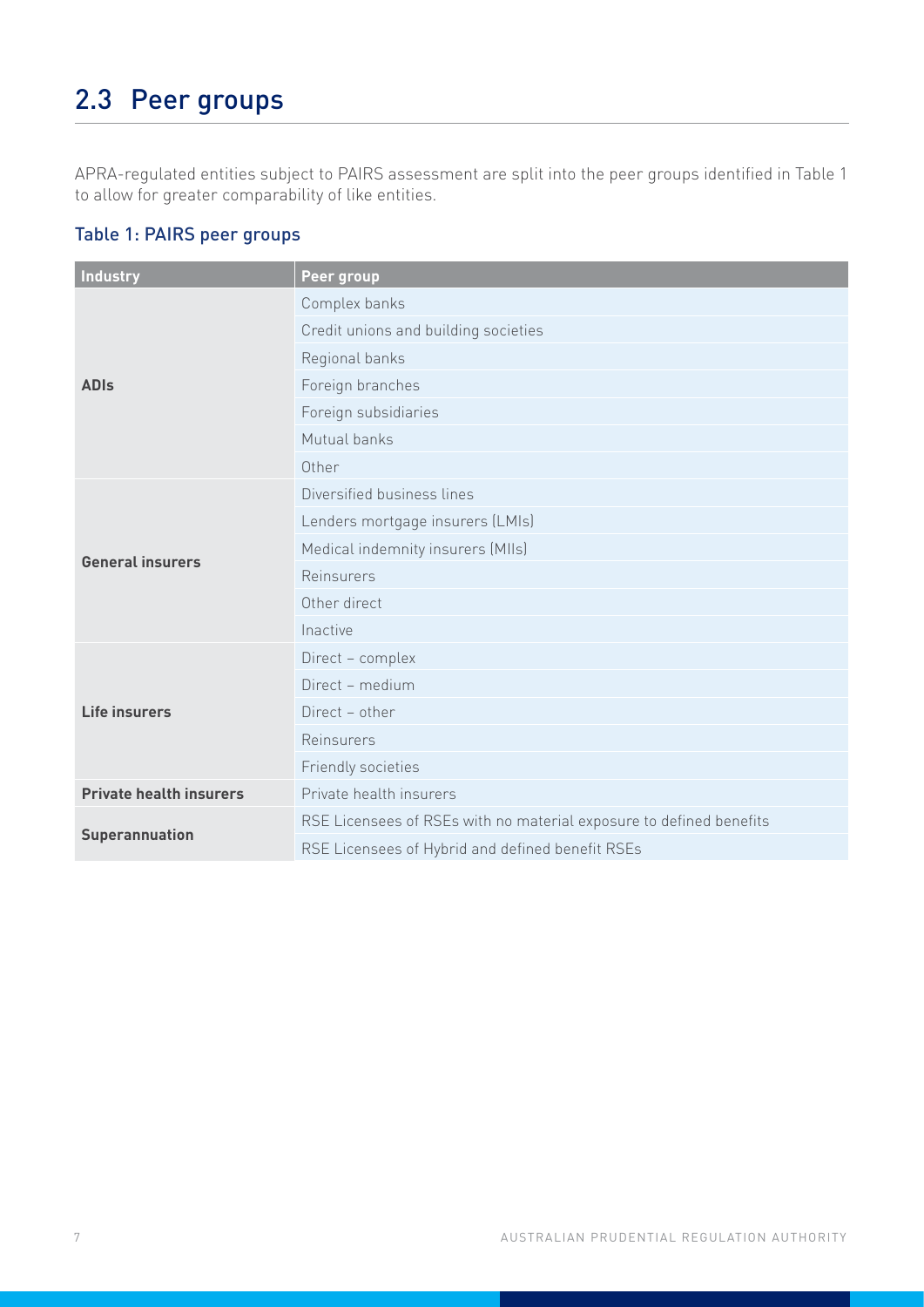# Chapter 3 – Entity failure

APRA's core mission is to establish and enforce prudential standards and practices designed to ensure that, under all reasonable circumstances, financial promises made by entities it supervises are met within a stable, efficient and competitive financial system.

APRA's supervisory approach is based on the fundamental premise that the primary responsibility for financial soundness and prudent risk management within a regulated entity rests with its board of directors and senior management. APRA's role is to promote prudent behaviour by regulated entities through a robust prudential framework of legislation, prudential standards and prudential guidance, which aims to ensure that risk-taking is conducted within reasonable bounds and that risks are clearly identified and well managed.

In doing so, APRA does not pursue a zero failure objective. APRA cannot eliminate completely the risk that a regulated entity might fail and it recognises that any attempt to do so would impose unnecessary burden on regulated entities and harden the arteries of the financial system. APRA fully endorses the view of the Government's Statement of Expectations of APRA that "…prudential regulation cannot and should not seek to guarantee a zero failure rate of prudentially regulated institutions or provide absolute protection for market participants (including consumers)."

The Statement of Expectations confirms the objective that the prudential regulation regime maintain a low incidence of failure of regulated entities while not impeding continued improvement in efficiency or hindering competition. APRA intends to achieve this objective through the setting of prudential requirements and its approach to the supervision of individual entities.

Section 10(1) of the *Australian Prudential Regulation Authority Act 1998* (APRA Act) imposes a specific requirement on APRA to advise the Minister as soon as practicable if a regulated entity is in financial difficulty.

Broadly speaking, financial difficulty is an event or situation where a regulated entity:

- experiences a sudden material deterioration in financial condition such that it is, or is likely to become, unable to meet liabilities; or
- faces a material risk to the security of its assets; or
- is, or is likely to, cause or promote instability in the financial system.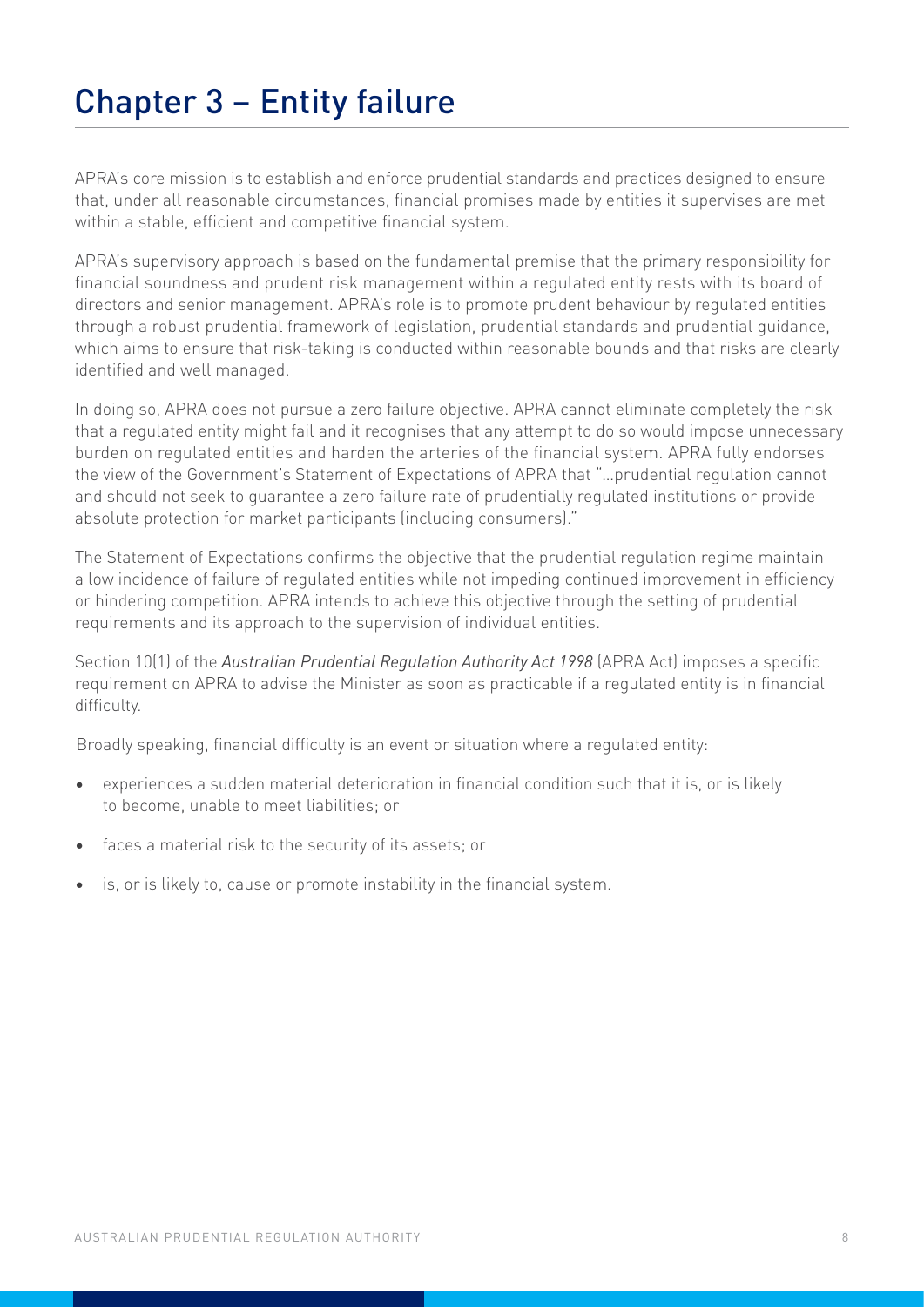### 4.1 Objectives

The main objectives of the PAIRS risk assessment process are to:

- determine APRA's assessment of the *probability* that a regulated entity will fail; and
- measure the *impact* of the potential consequences of that failure.

As noted above, the primary responsibility for financial soundness of entities regulated by APRA lies with the board of directors and senior management of those entities. However, intervention by APRA may be necessary in order to protect the interests of beneficiaries (depositors, policyholders or superannuation fund members), in accord with APRA's mandate. A core element of PAIRS is to identify regulated entities that have a higher risk of failure, or will have a large impact if they do fail, and hence require more intensive supervision.

### 4.2 Process

Supervision is a continuous process. The views and judgments generated by APRA supervisors as a result of their supervision activities come together in the PAIRS risk assessment process, which is an input into the development of a supervisory action plan. This is illustrated in Figure 1 below.

#### Figure 1: Supervision process



Note: This is a simplified diagram that does not represent the totality of APRA's supervision process.

PAIRS assessments are intended to be dynamic. Risk assessments are updated after completion of on-site prudential reviews but will also be revisited where significant events, issues or other analysis indicates a need to alter APRA's judgment on the risk profile of an entity, or warrant inclusion in the PAIRS assessment.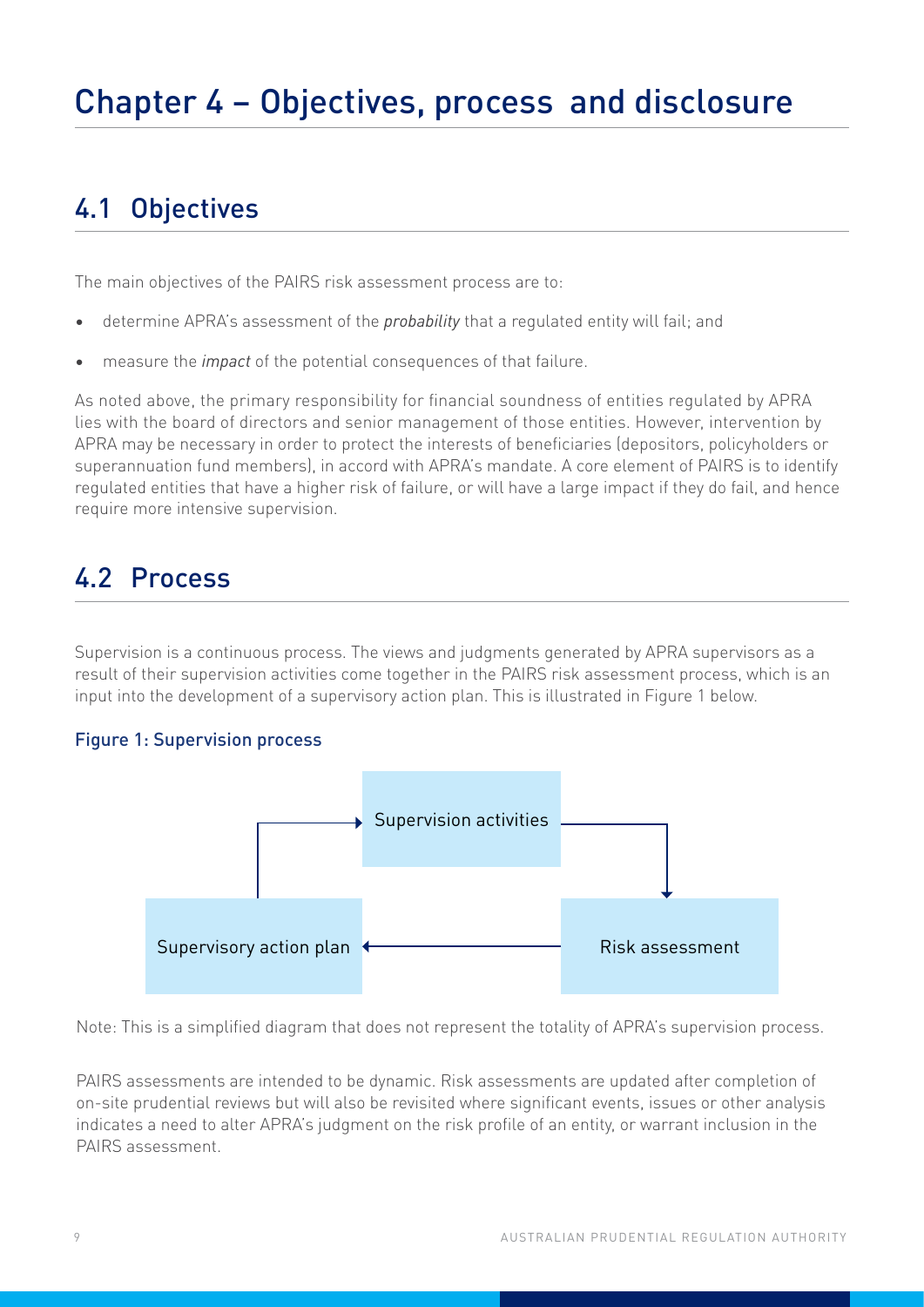### 4.3 Disclosure

APRA does not publish the ratings arising from PAIRS assessments. However, APRA will inform a regulated entity of its PAIRS rating in the interests of engaging openly and directly about any concerns APRA may have and to allow the entity to respond appropriately.

Using its statutory confidentiality powers, APRA requires regulated entities not to make PAIRS ratings available to the public. This is to ensure that adverse PAIRS ratings and associated SOARS stances, or changes in ratings/stances, do not provoke a market over-reaction or lead to an unwarranted loss of confidence in the entity on the part of its beneficiaries.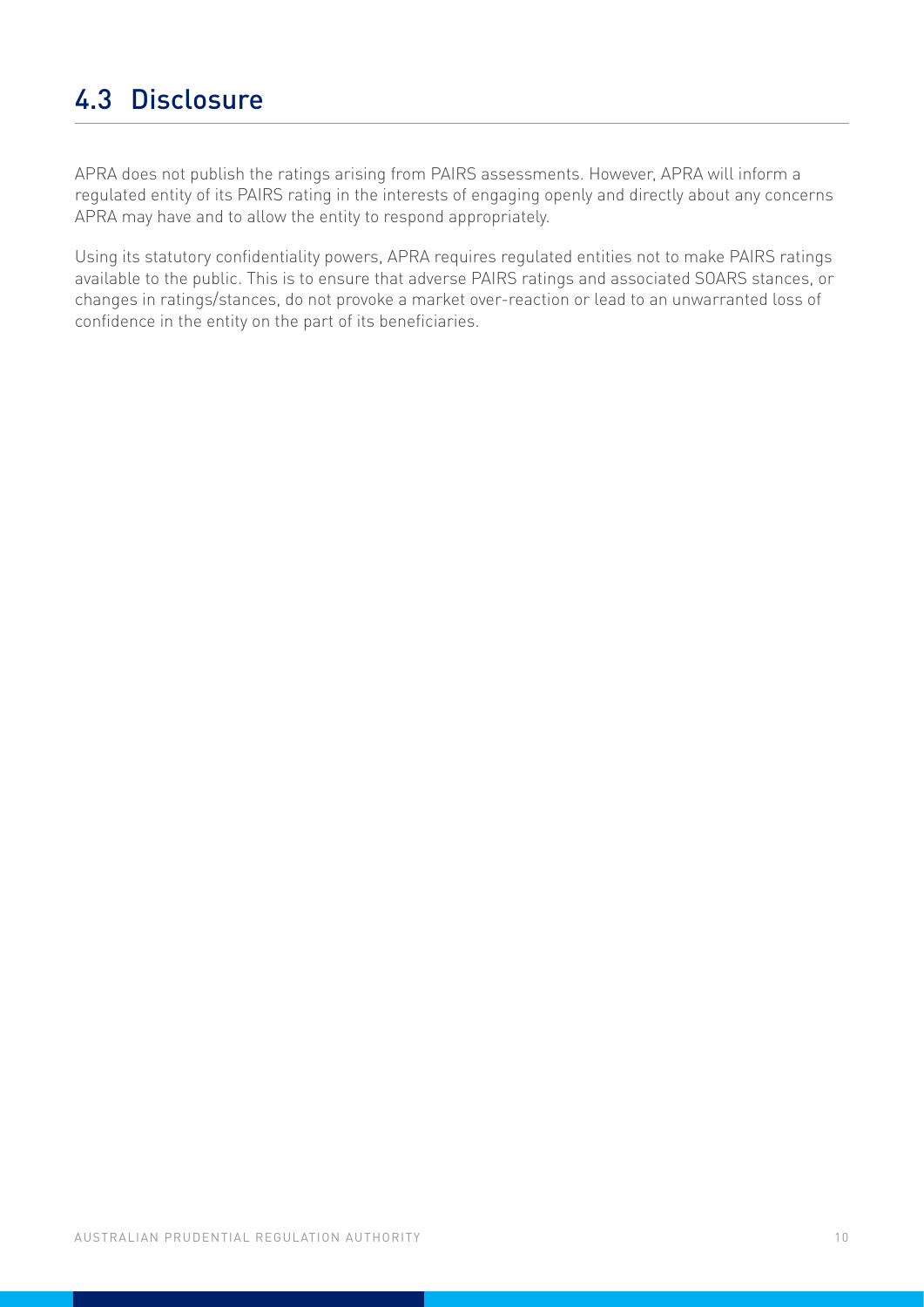# Chapter 5 – Risk, control, net risk and capital support

### 5.1 Categories

When performing a PAIRS risk assessment, supervisors make an assessment of the following categories:

- Board;
- management;
- risk governance;
- strategy and planning;
- liquidity risk;
- operational risk;
- credit risk;
- market and investment risk;
- insurance risk;
- capital coverage/surplus;
- earnings; and
- access to additional capital.

This assessment involves consideration of four key factors: *inherent risk, management and control, net risk* and *capital support.*

### 5.2 Inherent risk

*Inherent risk* is any uncertainty in relation to the business operations of an entity, whether statistically quantifiable or not, that has the potential to affect the financial position of an entity.

All entities supervised by APRA are exposed to risk. The type and extent of exposure will vary depending on the risk appetite of the entity and the nature of the products and services offered. Typically, the greater the potential to generate high returns from an activity, the more risk will be associated with that activity and the larger will be the amount of capital required to support that risk and maintain longterm viability.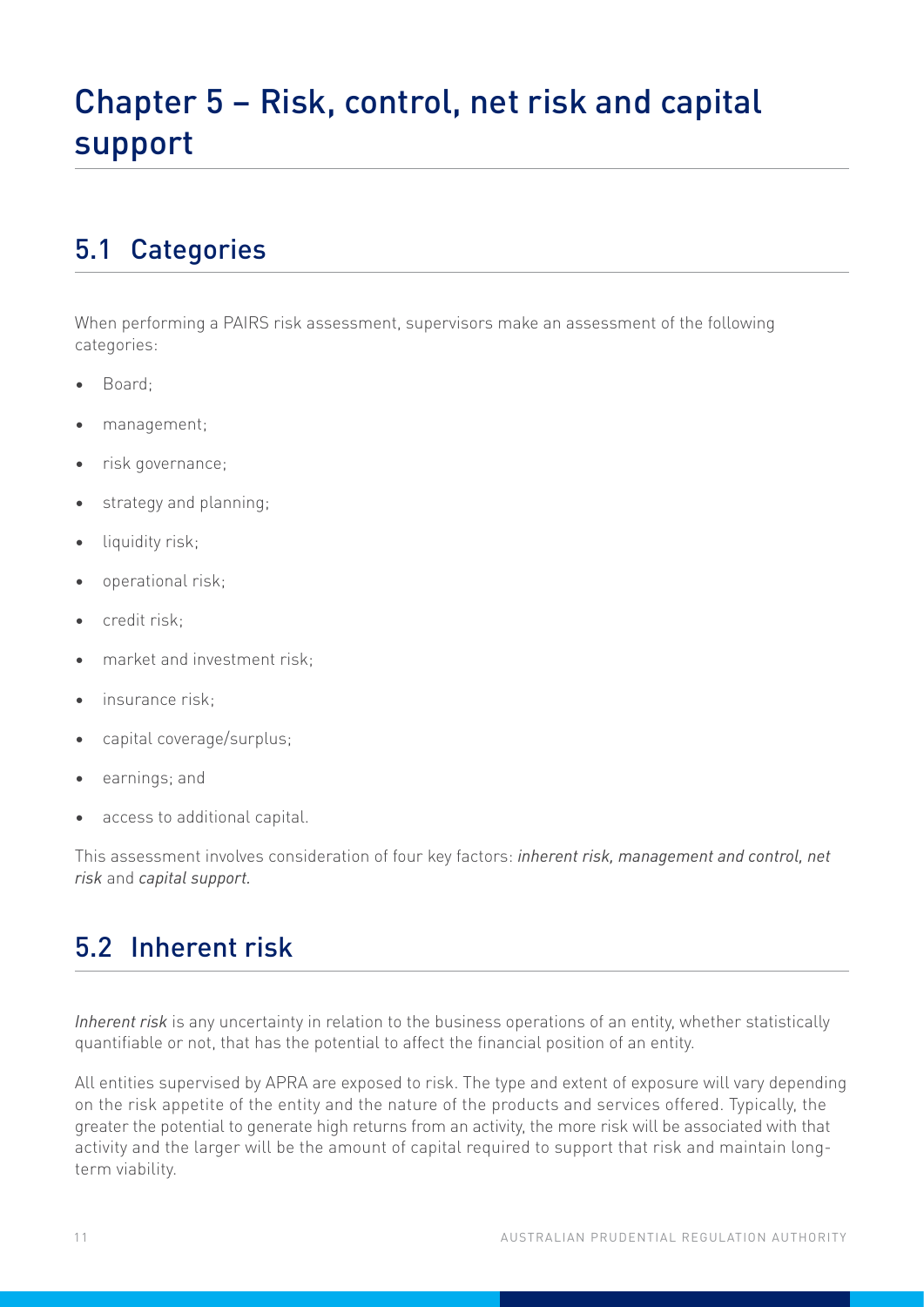Entities supervised by APRA incorporate a broad spectrum of risk characteristics, some of which are universal and others unique to particular industries. Within each industry, individual entities are exposed to many common risks; however, some risks are specific to certain lines of business.

The nature of inherent risks is determined primarily by the types of products or services offered by an entity. The level of such risk the entity is willing to accept is a function of its risk appetite, as determined by its board of directors.

Under PAIRS, inherent risks are assessed independently of the controls that an entity may have in place to deal with each type of risk, and of the level of capital available to absorb any losses.

### 5.3 Management and control

*Management and control* encapsulates how an entity identifies, measures, monitors and controls its inherent risks. The capability of an entity to manage and control inherent risks arises from the underlying policies, practices, systems and controls established.

Because regulated entities vary in their characteristics and in the level of inherent risks accepted, entities will not, and should not, have identical management and control frameworks, nor will they necessarily require the same level of management capability. Rather, it is critical that an entity's management and control framework be commensurate with the inherent risks assumed.

Regulated entities should have systems in place to manage and control existing risks, as well as new risks arising from the initiation of new activities or products.

### 5.4 Net risk

*Net risk* is the residual risk remaining after taking into account the mitigating effect of management and controls.

### 5.5 Capital support

*Capital support* is the buffer available to absorb unexpected losses. Although most regulated entities (other than in superannuation) are required by various standards to maintain minimum levels of regulatory capital, but APRA expects such entities to target a level of economic capital that is sufficient to support its particular risk exposures and continuing business needs (in light of its business plans and strategic direction), rather than simply meeting minimum regulatory requirements.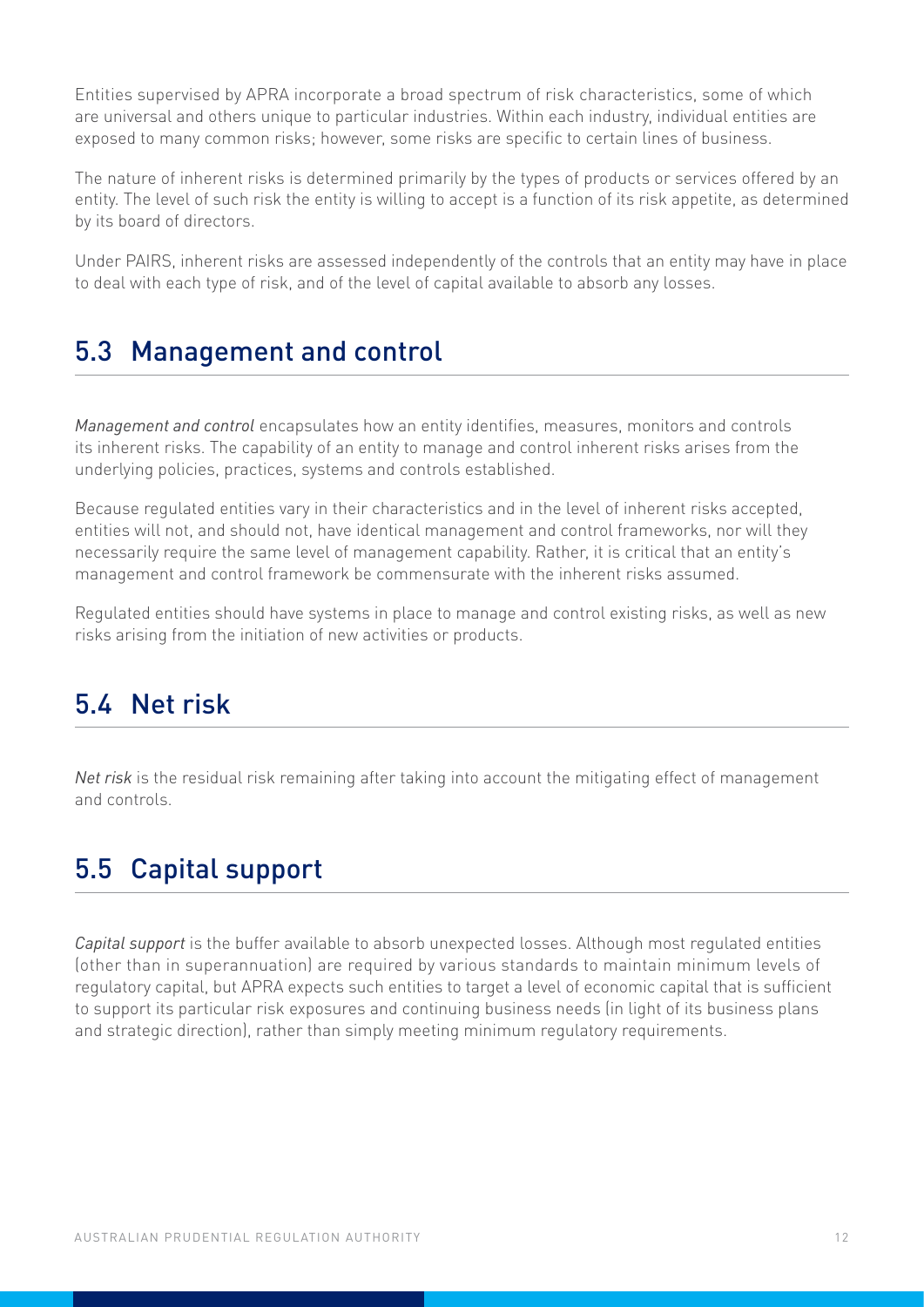### 6.1 Quality assessments

Quality assessment scores are applied to each PAIRS category from a continuous scale of 0 to 4, 0 being the best and 4 the worst. The expected granularity of quality assessment scores is to the nearest tenth (0.1, 0.2, etc).

For the Board, management and risk governance categories, supervisors derive a quality assessment score at the net risk level.

For the strategy and planning, liquidity risk, operational risk, credit risk, market and investment risk and insurance risk categories, supervisors derive a quality assessment score for the inherent risk in that category and a separate quality assessment score for the management and controls relevant to that risk. The net risk position of each category is a simple average of the two quality assessment scores.

### 6.2 Significance weights

A single significance weight is assigned to the net risk of each PAIRS category. Significance weights are derived according to the importance of the PAIRS category to the overall business profile of the entity.

For the Board, management, risk governance, strategy and planning, liquidity risk, operational risk, credit risk, market and investment risk and insurance risk categories, the significance weights add to 100 per cent. The expected granularity of significance weights is to the nearest whole per cent.

### 6.3 Capital categories

Supervisors derive a quality assessment score and significance weight for each capital support category. The significance weights for the three capital support categories add to 100 per cent.

For the capital support categories, significance weights for all entities in most peer groups are assumed constant at 50 per cent, 25 per cent and 25 per cent respectively, except for mutual entities and foreign bank branches.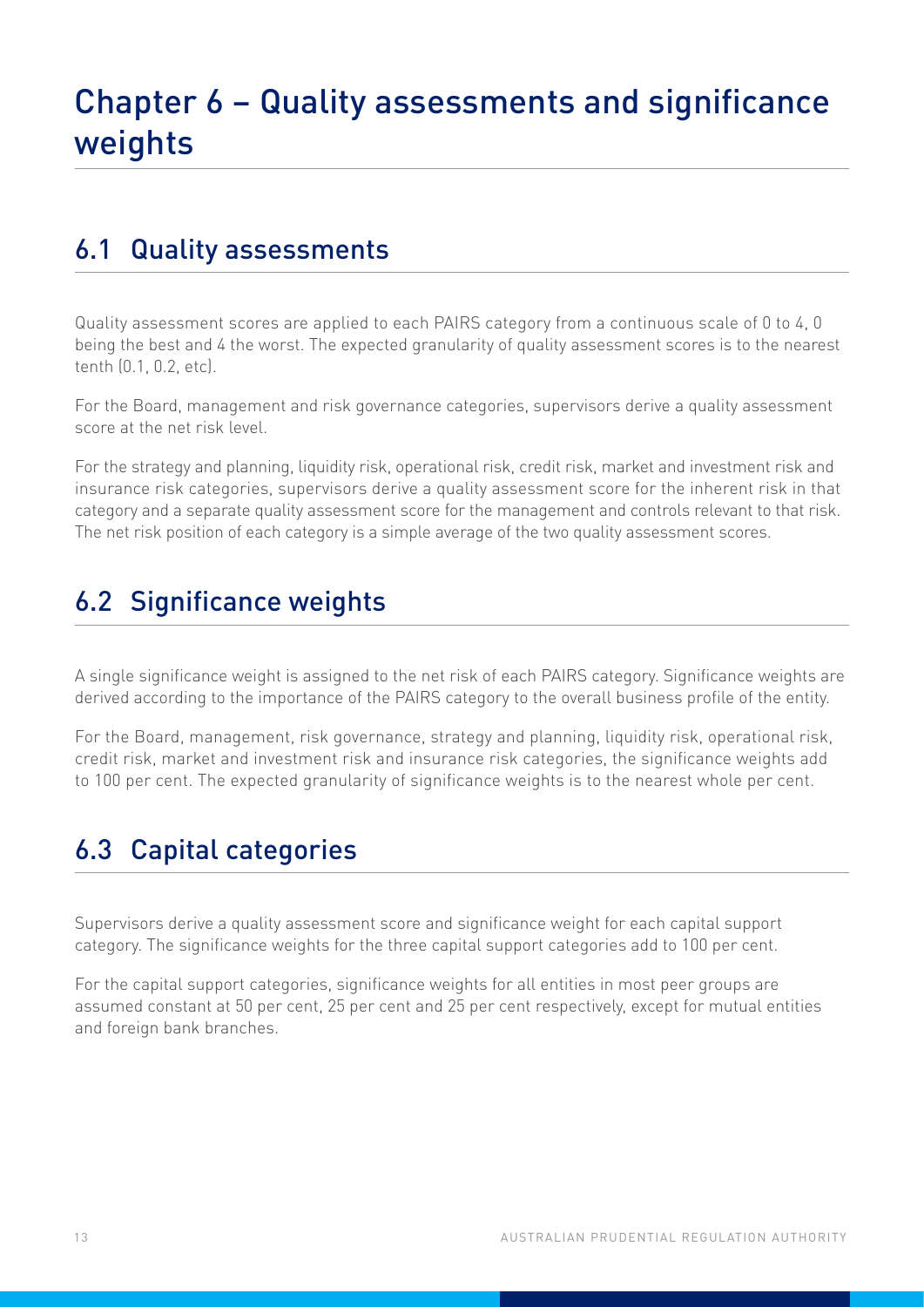### 6.4 Summary of scoring

Table 2 provides a summary of the quality assessment and significance weight scoring process across the PAIRS categories.

#### Table 2: Summary of PAIRS scoring

| <b>PAIRS category</b>        | <b>Inherent risk</b> | <b>Management and</b><br>control | <b>Net risk</b> | <b>Significance</b><br>weight |
|------------------------------|----------------------|----------------------------------|-----------------|-------------------------------|
| <b>Board</b>                 |                      |                                  | $[0-4]$         | $\frac{0}{0}$                 |
| Management                   |                      |                                  | $[0-4]$         | $\frac{0}{0}$                 |
| Risk governance              |                      |                                  | $(0-4)$         | $\frac{0}{0}$                 |
| Strategy and planning        | $[0-4]$              | $[0-4]$                          | $[0-4]$         | $\frac{0}{0}$                 |
| Liquidity risk               | $[0-4]$              | $(0-4)$                          | $[0-4]$         | $\frac{0}{0}$                 |
| Operational risk             | $(0-4)$              | $(0-4)$                          | $(0-4)$         | $\frac{0}{0}$                 |
| Credit risk                  | $[0-4]$              | $(0-4)$                          | $(0-4)$         | $\frac{0}{0}$                 |
| Market and investment risk   | $[0-4]$              | $(0-4)$                          | $[0-4]$         | $\%$                          |
| Insurance risk               | $[0-4]$              | $[0-4]$                          | $[0-4]$         | $\frac{0}{0}$                 |
| Net risk total               |                      |                                  | $[0-4]$         | 100%                          |
| Coverage/surplus             |                      |                                  | $(0-4)$         | $\frac{0}{0}$                 |
| Earnings                     |                      |                                  | $[0-4]$         | $\frac{0}{0}$                 |
| Access to additional capital |                      |                                  | $(0-4)$         | $\frac{0}{0}$                 |
| Capital support total        |                      |                                  | $[0-4]$         | 100%                          |
| Overall risk of failure      |                      |                                  | $[0-4]$         |                               |

### 6.5 Overall risk of failure

An assessment of the categories in PAIRS leads to a determination of an entity's overall risk of failure. This is an assessment of an entity's relative riskiness or the likelihood that unexpected losses resulting from its net risk exposure are not able to be absorbed by capital support resources and would therefore cause the entity to fail.

The overall risk of failure is a score between 0 and 4.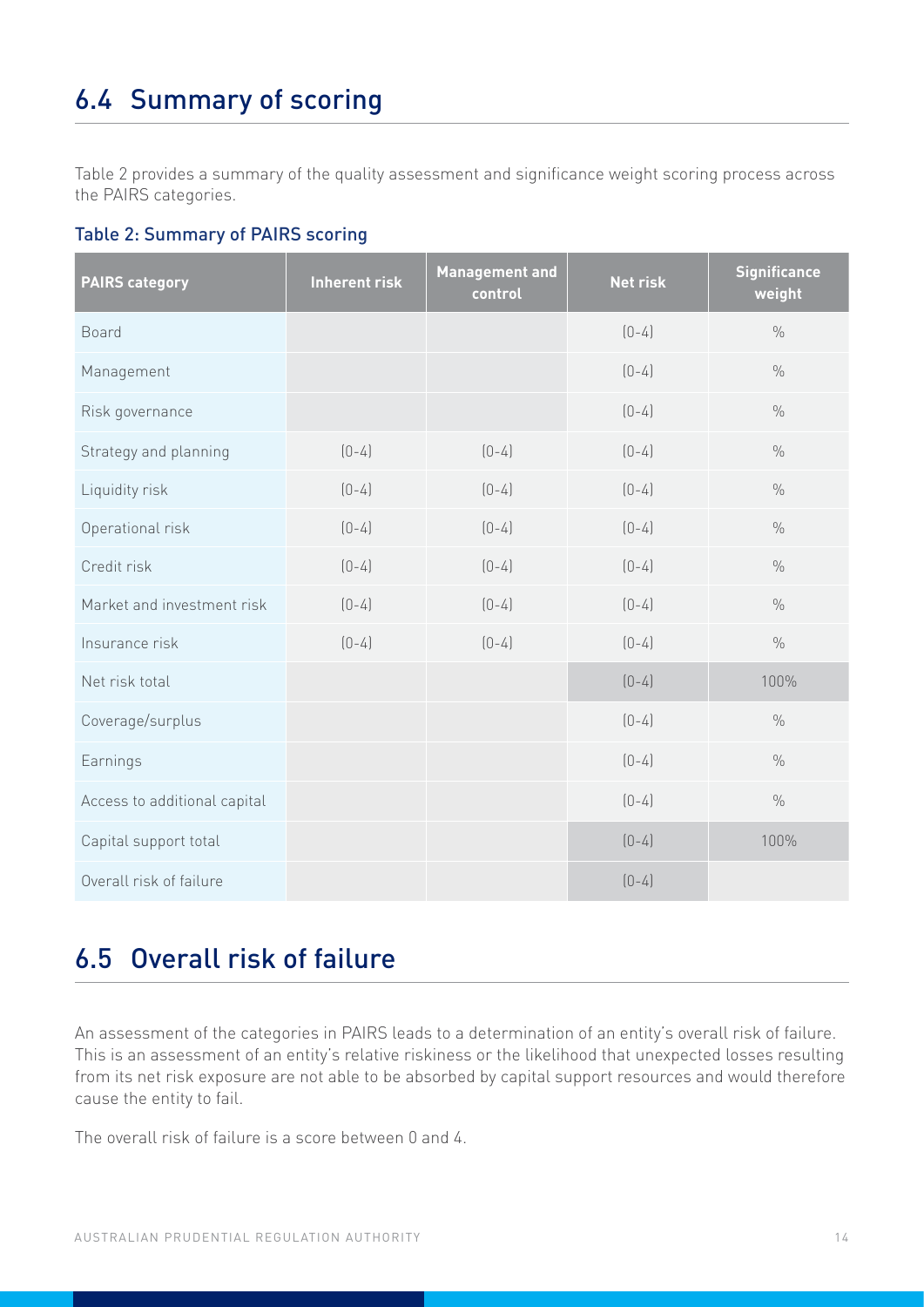# Chapter 7 – Category definitions

The following definitions apply to each PAIRS category. The definitions are designed to assist supervisors to understand the characteristics and issues that are captured under each PAIRS category. The definitions apply to all entities subject to PAIRS assessment; industry specific comments have been included where necessary.

### 7.1 Board

The *Board* of directors is responsible for oversight of the regulated entity and determining its risk appetite. The majority of entities regulated by APRA are required to meet various requirements with regard to Board structure and composition, as set out in the relevant legislation or prudential standards. These requirements may relate to the number of non-executive or independent directors. The skill set and experience of the Board should be commensurate with the complexity and diversity of the entity's operations.

When making an assessment of the Board, APRA's objective is to review:

- the quality, skills and experience of all directors;
- whether the Board meets composition and independence requirements;
- whether the 'fit and proper' policy for the Board meets prudential requirements and how frequently the policy is reviewed;
- whether directors individually and collectively meet the fit and proper requirements; and
- conflicts of interest and key person risk at the Board level.

### 7.2 Management

*Management* is responsible for the day to day running of the business. The management team has the capacity to affect significantly the entity's financial standing, enforces policies and implements strategies approved by the Board and develops and implements systems that identify, assess, manage and monitor risks to the business of the entity. Management also plays a vital role in monitoring the appropriateness, adequacy and effectiveness of an entity's risk management systems.

When making an assessment of management, APRA's objective is to review the fitness, propriety and composition of the management team. The skill set and experience of the management team should be commensurate with the complexity and diversity of the entity's operations.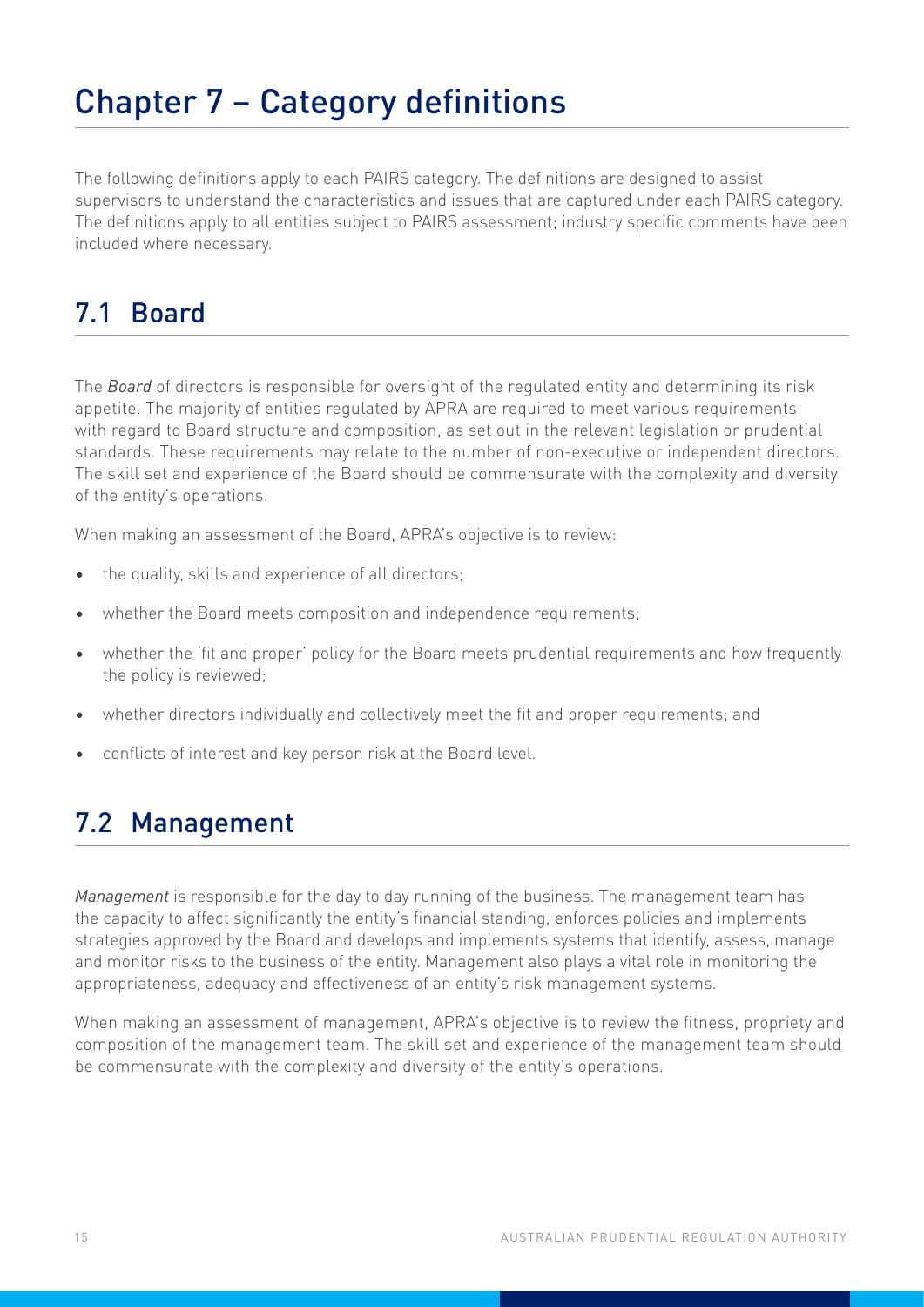APRA's assessment of management takes into consideration:

- the composition and structure of management, including formal delegations;
- whether the entity's fit and proper policy meets prudential requirements and how frequently the policy is reviewed;
- whether members of the management team individually and collectively meet the fit and proper requirements;
- conflicts of interest and key person risk in the management team; and
- the level of management turnover and succession plans in place.

### 7.3 Risk governance

*Risk governance* focuses on the functioning and effectiveness of the internal and independent governance arrangements of the regulated entity. It encapsulates not only the role and functioning of the Board but also other internal or independent functions in place to assess the adequacy of, and adherence to, operational controls and risk management policies and procedures, independent of management.

The key responsibilities of the Board in relation to risk governance include understanding the business environment and major risks and approving the risk management strategy and major policies.

APRA's evaluation of risk governance captures the Board as well as the functioning and effectiveness of other governance arrangements including:

- Board committees, including the Audit Committee;
- compliance functions involved in setting policies and procedures for adherence to legal and regulatory requirements, the monitoring of compliance with those policies and procedures, and the existance of reporting on legal and regulatory compliance matters at an appropriate level for each of the Board and management; and
- internal and external audit functions charged with the responsibility for assessing the adequacy of and adherence to operational and organisational controls, risk management policies and procedures, and actual risk assessments, independent of management.

Risk governance arrangements need to be consistent with the complexity and diversity of the entity's operations. Small, less sophisticated entities may have relatively basic risk governance arrangements that meet prudential requirements and appropriately manage risk activities. However, larger and more complex entities will generally have far more comprehensive risk governance arrangements that provide, for example, more frequent reporting, tighter monitoring of complex activities and the aggregation of risks on a fully consolidated basis across all business lines and activities. An independent internal compliance function is often established as a separate unit in larger entities.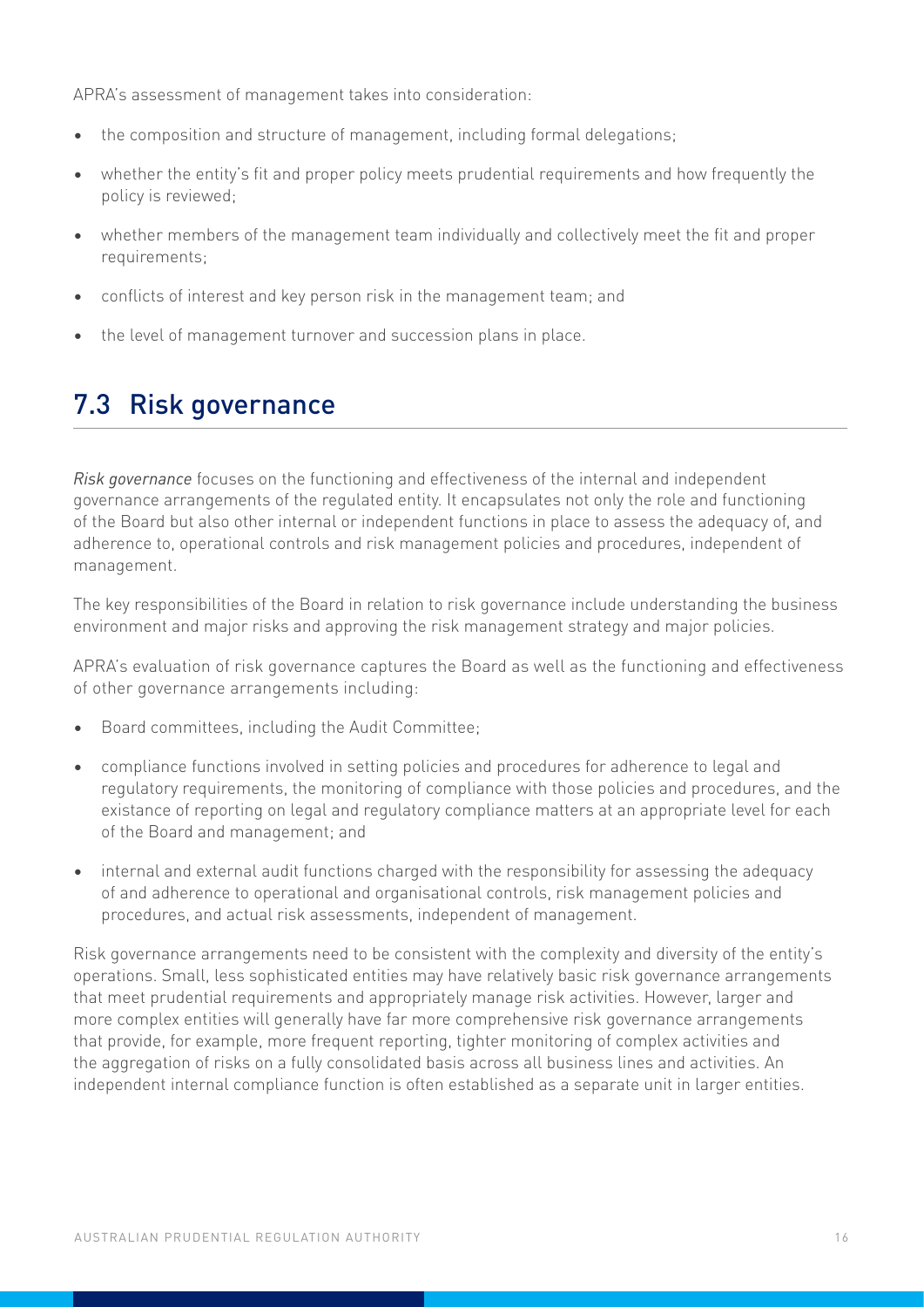APRA's assessment of risk governance takes into consideration:

- the role and functioning of the Board, including the existence of a formal charter and renewal policy;
- the Board's oversight of the operation of the risk management framework by management;
- the committee structure in place and its effectiveness, including the role, composition and functioning of the Audit Committee;
- the compliance framework in place including roles, responsibilities and independence;
- the internal and external audit functions, including their skills, experience and independence; and
- the role of the actuary in reviewing the business (in general and life insurance).

### 7.4 Strategy and planning

#### Inherent risk

*Strategic risk* is the most fundamental of business risks. At its most basic, it is the risk associated with an entity's business model and how it wants to position itself strategically.

When making an assessment of strategic risk, APRA's objective is to review:

- the riskiness of the entity's strategy;
- the entity's current and intended future markets:
- diversification of the business;
- the entity's competitive advantage;
- expansion, acquisition and growth ambitions, or plans to exit certain business areas;
- susceptibility to external influences including environmental or economic change; and
- the entity's vulnerability to reputational and contagion risk.

Importantly, the short-term apparent success of a strategy does not impact on APRA's assessment of the riskiness of that strategy.

#### Management and control

Management and controls should be commensurate with the level of strategic risk assumed by an entity. An entity with low strategic risk would not warrant the same level of controls as would be expected for an entity assessed to have a higher level of such risk.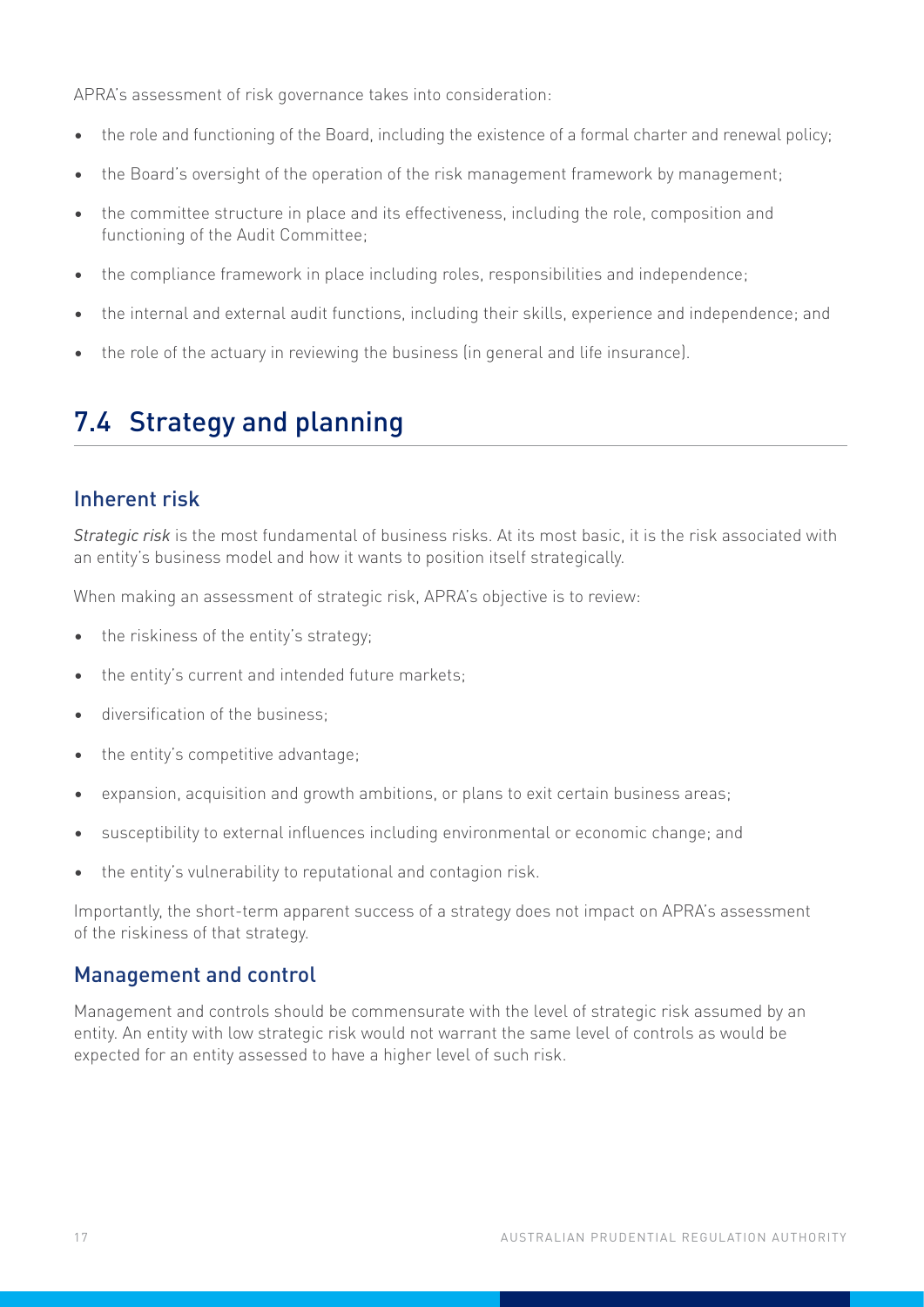Important considerations when reviewing the management and controls around strategy and planning include:

- the overarching strategic planning practices;
- the respective roles of each of the Board and senior management in developing and monitoring of strategy;
- reasons for changes to the strategy and how those changes are controlled and monitored;
- underlying assumptions and scenarios/stress tests that support the strategy, including reliability of information sources;
- processes around the implementation of the strategy;
- resources required and the ability to execute the strategy; and
- monitoring of performance against strategy.

The entity's strategy should be consistent with other plans such as its capital management plan, risk management strategy and, where applicable, the wider group business plan. Controls around potential reputational or contagion issues arising from the inter-connectivity of group plans are included in APRA's review.

### 7.5 Liquidity risk

#### Inherent risk

*Liquidity risk* is the risk that an entity will be unable to meet its financial obligations as and when they fall due, without incurring significant unexpected costs. It is reflected in the extent to which potential cash outflows may exceed potential cash inflows over given time period.

The following considerations are important in an assessment of an entity's inherent exposure to liquidity risk:

- nature of liabilities;
- saleability of assets;
- the funding strategy to support the entity's current needs and future growth:
- wholesale and retail funding mix and trends;
- concentration mix of assets and liabilities by market, counterparty and maturity;
- contingent/off balance sheet commitments; and
- intra-group funding arrangements.

The liquidity of assets is not constant but can change sharply in response to particular events or changing economic conditions. APRA sees it as important to assess the number and diversity of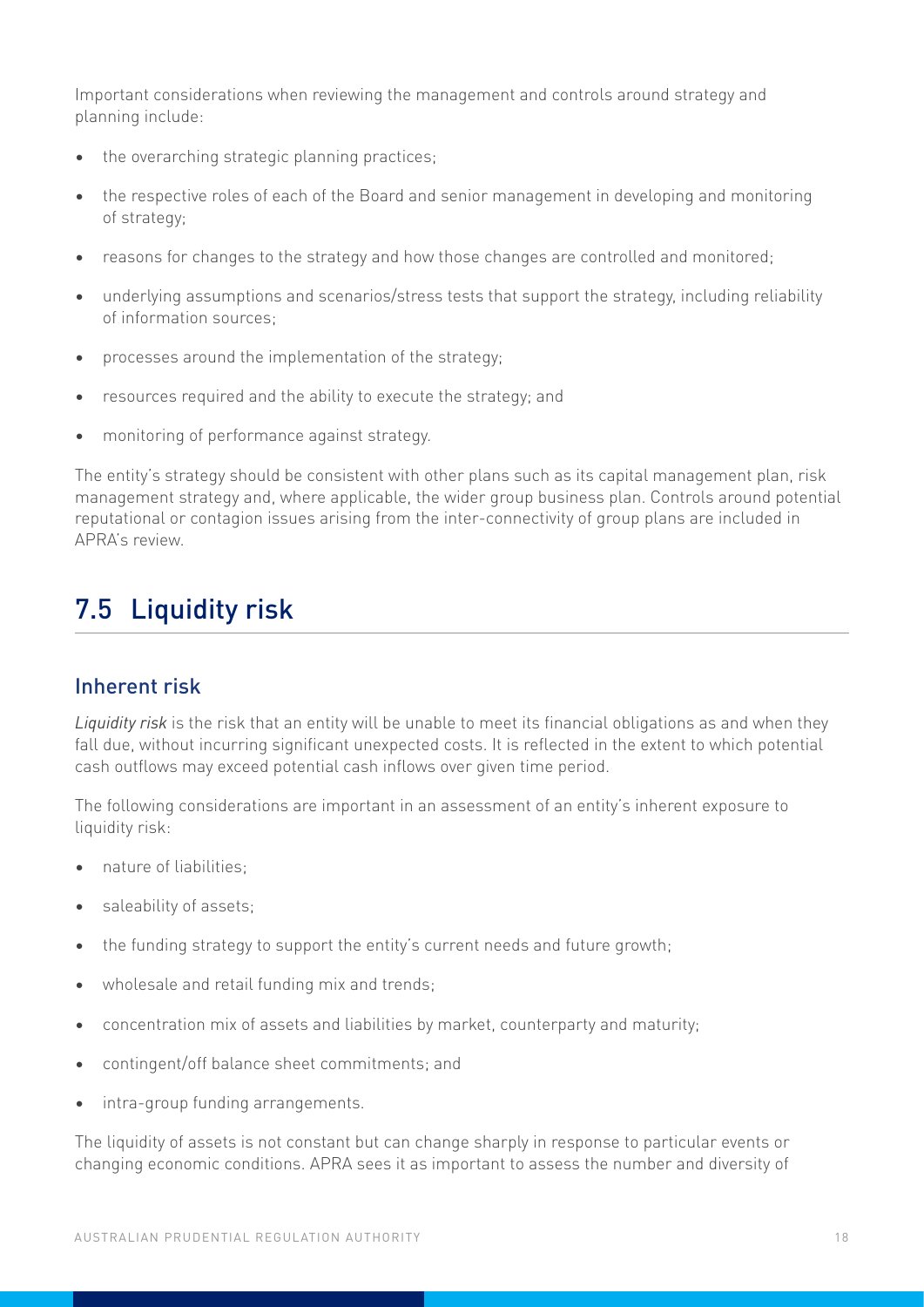active and prospective participants in a particular asset market, and the extent of supporting market infrastructure. As a general rule, liquidity is least when it is needed the most.

#### Management and control

Important considerations when reviewing the management and controls around liquidity risk include:

- the awareness of liquidity risk by the Board;
- liquidity management functions and committees (ALCO) in place;
- policies and procedures relating to liquidity risk management;
- limits in place and how they are reviewed and monitored;
- scenario analysis and models used, including dependability of information sources;
- reliability and extent of access to intra-group funding and standby facilities; and
- contingency arrangements in place, including any contribution to multilateral liquidity support arrangements.

### 7.6 Operational risk

#### Inherent risk

*Operational risk* is the risk of loss resulting from inadequate or failed internal processes, people and systems, or from external events. Exposure to this risk can result from deficiencies or breakdowns in internal controls or processes, technology failures, human errors, dishonesty/fraud and external events (e.g. physical infrastructure failure or natural disaster).

All entities regulated by APRA are exposed to operational risk. Generally, smaller entities that have simple business flows and a low volume of transactions would be expected to have low levels of operational risk.

When making an assessment of operational risk, APRA's objective is to review:

- the size, sophistication, structure and complexity of operations;
- the complexity, level of change and vulnerability of the IT systems utilised. It is usual for entities that have a high degree of complexity within the IT systems environment and are undergoing or plan to undergo significant change within that environment to have higher levels of inherent operational risk;
- vulnerability to business interruptions/external events that may impact on the business. This is clearly influenced by the geographic location of the entity's physical facilities and any history of similar events in those particular locations or others with similar characteristics. APRA sees it as important to understand the entity's operational and legal structure so as to assess the degree of vulnerability in these areas; and
- susceptibility to fraud (both internal and external).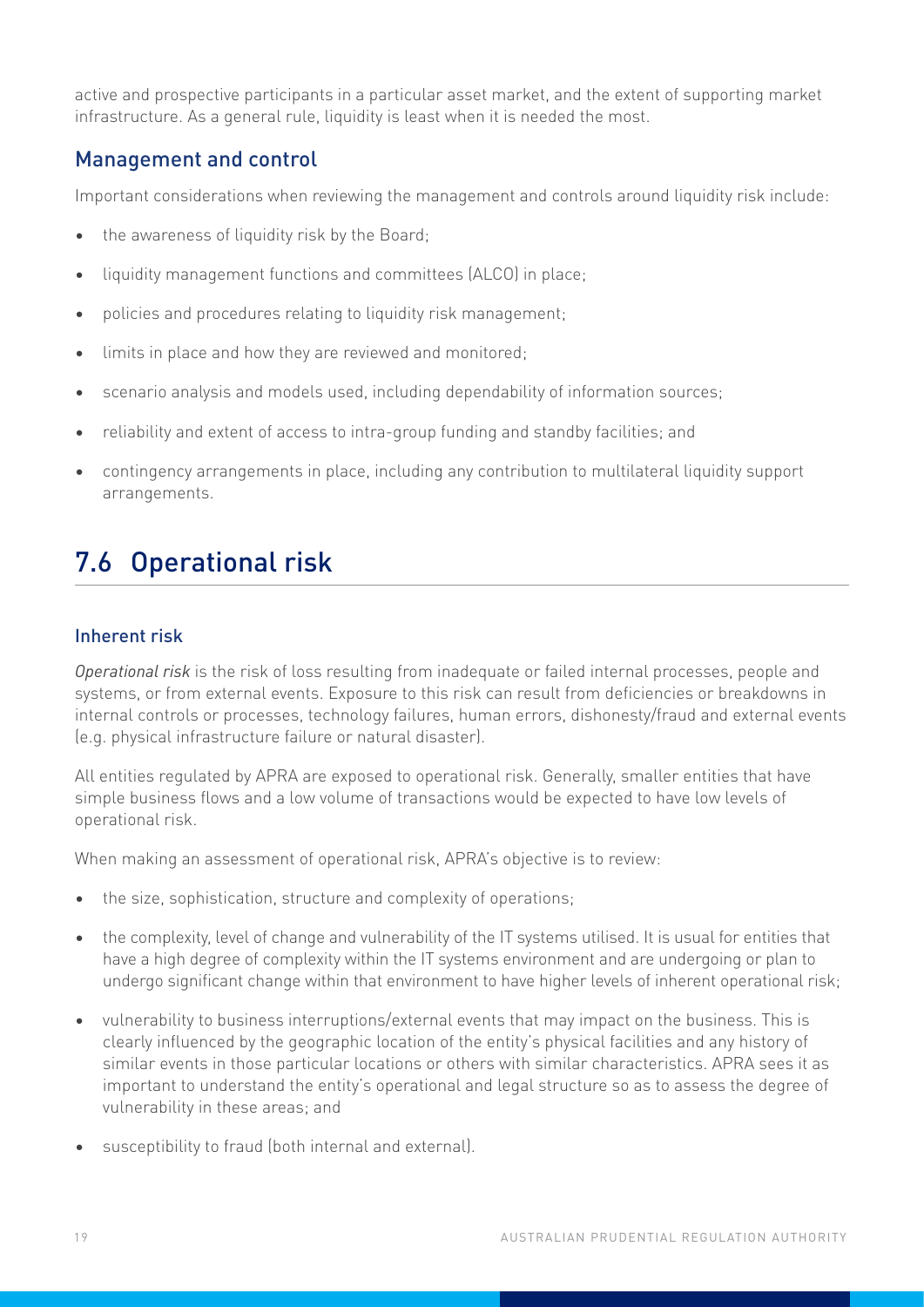#### Management and control

APRA's assessment of the management and control framework for operational risk takes into account:

- the awareness of operational risk by the Board;
- operational risk management functions and committee/s;
- policies and procedures;
- controls in place across the IT environment;
- management of operational issues including administration, outsourcing arrangements, new products, project management and fraud; and
- business continuity and disaster recovery plans, including testing processes in place and back-up arrangements such as data files, documentation, regularity of file recovery and off-site location (and testing of such arrangements).

Some of the larger entities regulated by APRA have dedicated operational risk management functions and committees with independent responsibility to the Board. However, these are not common features for smaller entities, where policies and procedures play a more important role in the control framework.

### 7.7 Credit risk

#### Inherent risk

*Credit risk* relates to the risk of default by borrowers and transactional counterparties as well as the loss of value of assets due to deterioration in credit quality. Credit risk is a critical consideration for ADIs and for other regulated entities that undertake direct credit activities.

The principal determinants in APRA's assessment of the overall level of inherent exposure to credit risk include:

- asset portfolio composition, including size and types of credit exposures;
- lending strategy;
- concentration of credit exposures, including the size of individual exposures relative to the size of the total portfolio and the extent to which separate exposures share common risk characteristics (increasing the likelihood of joint default). The more concentrated the portfolio, the greater the potential loss that could result from any single default causing event;
- the likelihood of default, including the financial strength of borrowers or counterparties and their ability to meet commitments; and
- the extent of loss should default actually occur. This is largely dependent upon the types and amounts of security, if any, held against the exposures and the entity's bad debts/arrears experience.

Ratings are often also assigned by credit rating agencies, such as Standard & Poor's, Moody's Investors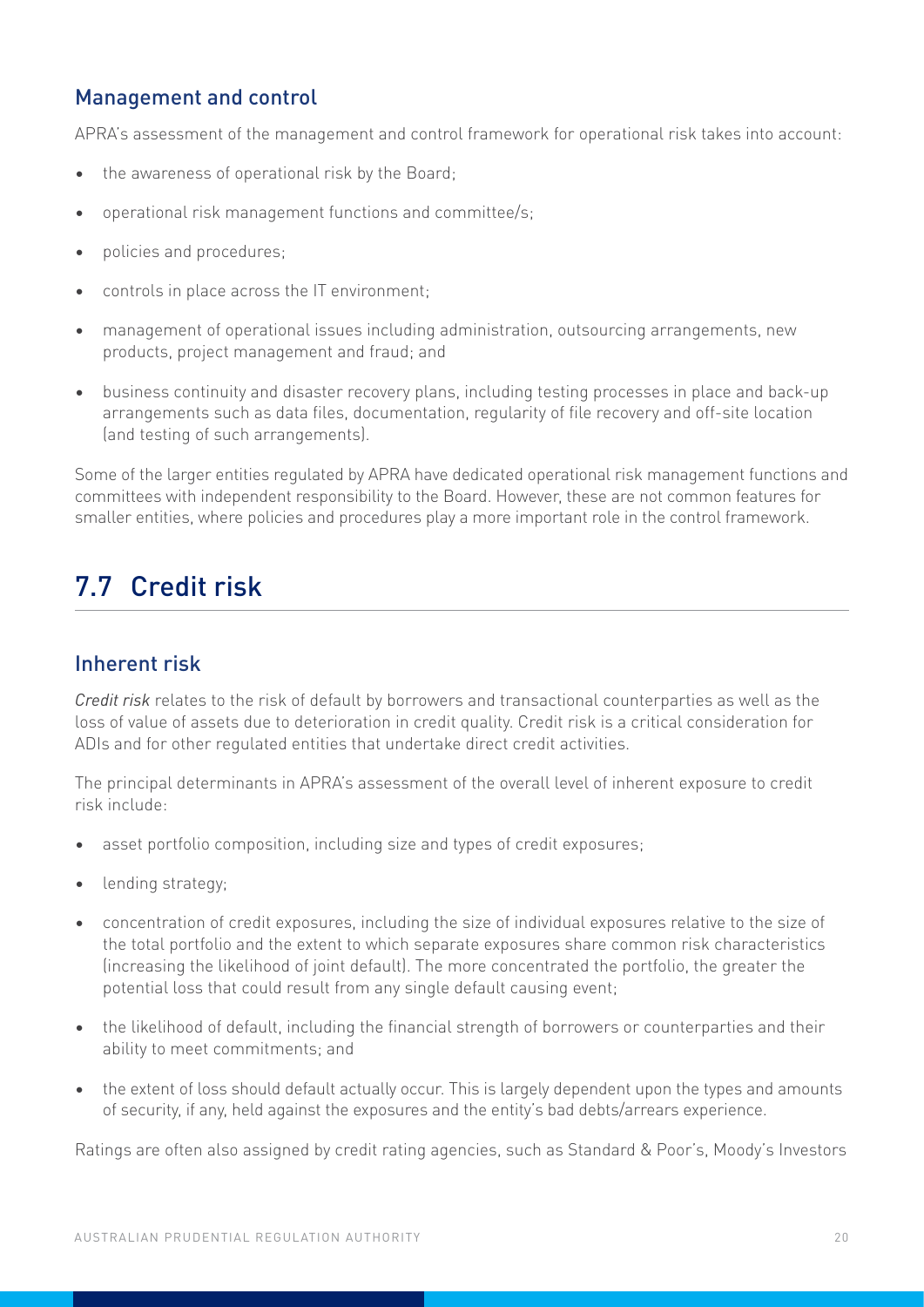Service, Fitch-IBCA, Thomas Financial Bank Watch and AM Best, on larger corporate and financial entity credit exposures. Such ratings can be an indicator of credit risk.

In PAIRS, reinsurance counterparty issues, including the concentration of reinsurance, are dealt with under credit risk. Credit risk does not include the loss of value of assets due to changes in the market's pricing of credit risk; this is included in PAIRS under market and investment risk.

#### Management and control

APRA's assessment of the management and control framework for credit risk takes into account:

- the awareness of credit risk by the Board;
- the credit risk management framework, systems and delegations in place;
- origination, security and collateral structures and valuation practices;
- credit-related policies and procedures;
- problem asset management including compliance with prudential requirements;
- information systems and portfolio management; and
- the role and functioning of independent credit review processes.

Large and/or sophisticated regulated entities offering credit generally use internal credit risk grading systems to assign the risk of default from individual counterparties and the overall portfolio. For these entities, the controls around the credit risk grading systems form an important part of APRA's review.

Less sophisticated entities are unlikely to use credit risk grading systems. For these entities, assessing the level of credit risk may require the examination of loan provisioning/arrears reports or a sample of individual loans.

In PAIRS, the control framework around the determination and assessment of reinsurance counterparties is dealt with under this heading.

### 7.8 Market and investment risk

#### Inherent risk

*Market risk* is the risk of loss arising from adverse movements in the level or volatility of market rates or prices (interest rates, foreign exchange rates, equity, commodity, property and credit prices). *Investment risk* refers to the risk of an adverse movement in the value of on-balance sheet assets and/ or off-balance sheet obligations and is derived from a number of sources, including market risk and investment concentration risk.

When assessing an entity's inherent exposure to market and investment risk, APRA's objective is to review:

- the size, nature and complexity of market and investment activities;
- asset and liability mismatch;
- sensitivity to market risk;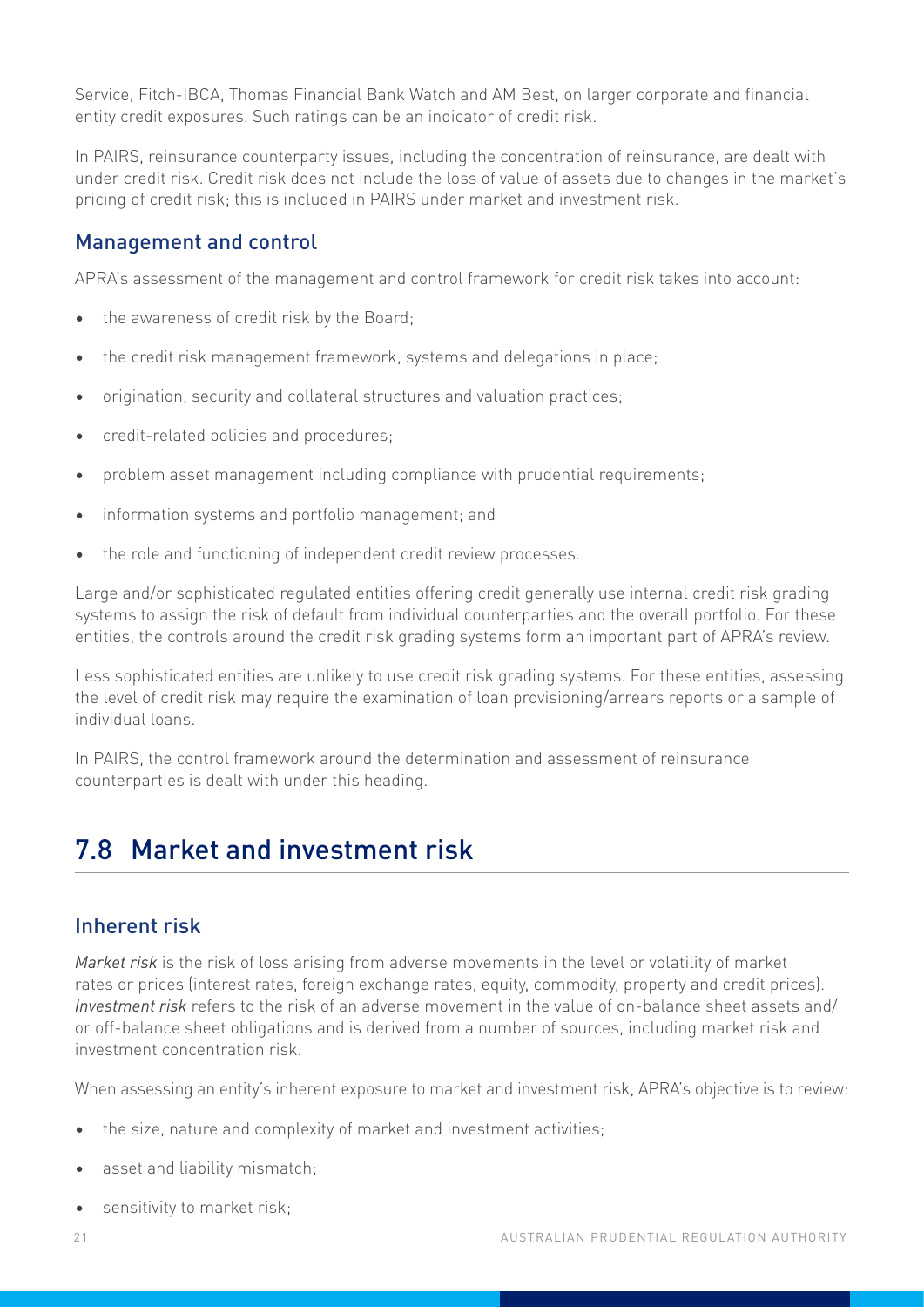- balance sheet instruments, including derivatives and foreign currency exposures;
- investment objectives and strategy (where applicable) e.g. aggressive or conservative;
- diversification across asset classes and asset allocations; and
- nature of asset valuations.

Generally, entities with relatively basic products and simple balance sheet instruments that are not sensitive to pricing movements would be assessed as having a low inherent exposure to market risk. Those entities using derivatives for speculative purposes and unhedged foreign currency exposures would usually have a high inherent exposure to market risk.

In PAIRS, credit risk arising from revaluation of investments due to changes in the market price for different types of credit is captured under Market and Investment Risk, as is exposure to the risks associated with unit pricing.

#### Management and control

APRA's assessment of the management and controls around market and investment risk takes into account:

- the awareness of market and investment risk by the Board;
- trading and investment functions, including segregation of responsibilities;
- ALCO and/or investment committees in place;
- delegations and limits in place and how they are monitored and controlled;
- the process of reviewing and monitoring trading and/or investment strategies;
- investment management and asset valuation practices;
- market and investment policies and procedures including those relating to unit pricing;
- models used, including underlying assumptions and stress analysis;
- the strength of management information systems; and
- independent review functions.

### 7.9 Insurance risk

#### Inherent risk

*Insurance risk* is the risk that for any class of risk insured, the present value of actual claims payable, will exceed the present value of actual premium revenues generated (net of reinsurance). When assessing the inherent risk associated with insurance, APRA considers the gross risk underwritten by an entity for each class of business, less reinsurance, to determine the level of risk retained.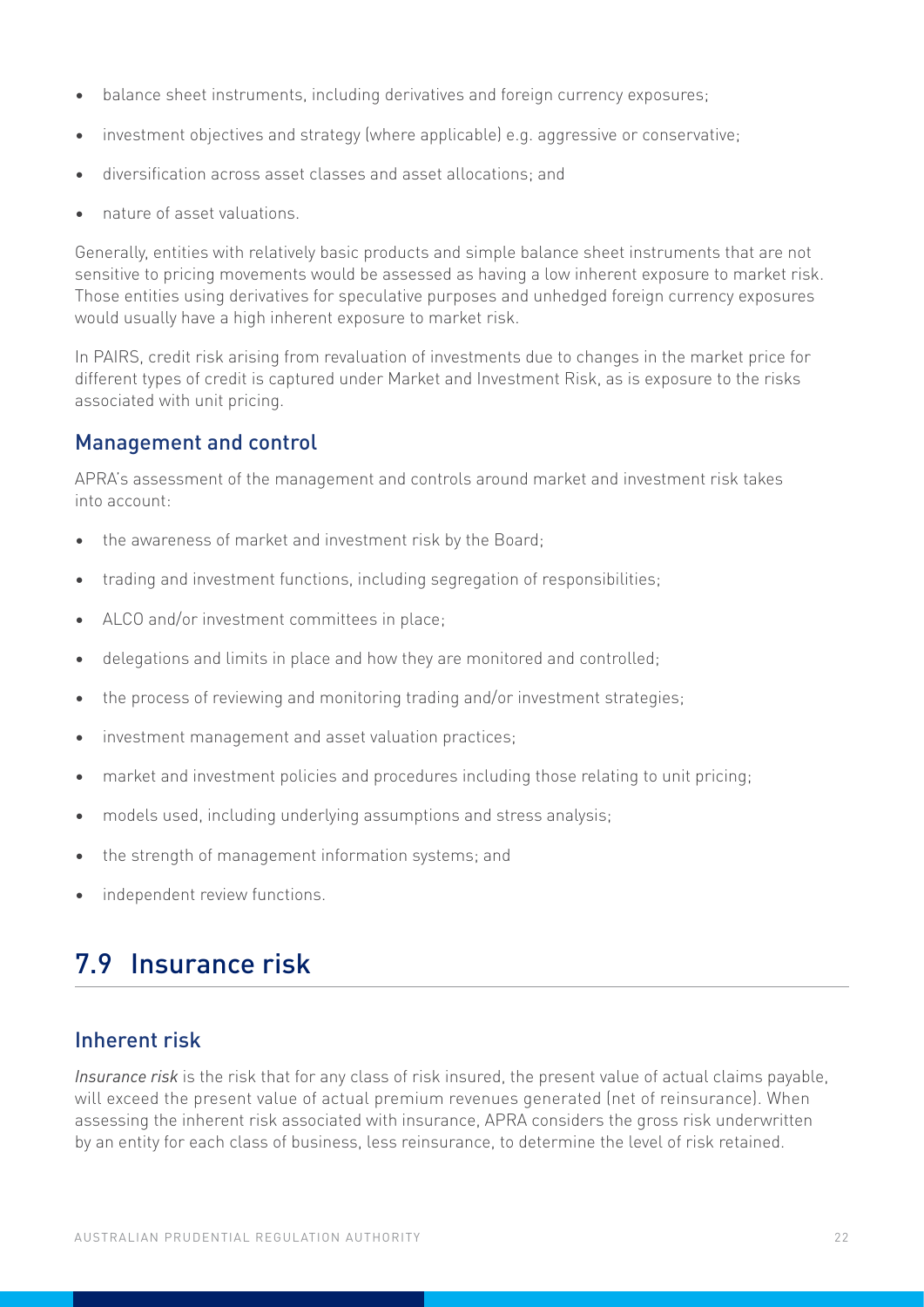There are six principal components of an entity's inherent exposure to insurance risk:

- the type and nature of insurance products offered by the entity (e.g. short-tail or long-tail for general insurers);
- the level of hazard or risk of the business underwritten (e.g. low hazard or high hazard risks);
- the degree to which risks are concentrated (e.g. geographically; acquisition source), net of reinsurance protection such as catastrophe reinsurance;
- the mix and diversification of products offered. The greater the diversification, the greater the likelihood that poor performance in one portfolio will be offset by good performance in another;
- the entity's position in the market. Entities that significantly outsource their business to underwriting agents are removed from both the underwriting and claims process. Similarly, reinsurers will have higher inherent risk since they are also removed from frontline underwriting and claims; and
- product strategy and experience/data in the markets in which the entity currently operates or intends to operate.

For superannuation entities, insurance risk is the risk of insured benefits and expected terms and conditions offered to members being adversely impacted by an RSE licensee's insurance arrangements or insurance management framework.

For superannuation entities, the level of inherent risk will be influenced by the structure of the fund and its insurance arrangements, benefit design/mix, sustainability of arrangements, nature of insurers, nature and complexity of insurance related systems and exposure to self-insurance (in the limited circumstances in which this is allowed).

The inherent insurance risk arising from an entity's product base and mix can be modified by the use of reinsurance. By transferring part of the risk to a third party, reinsurance arrangements reduce the underlying inherent insurance risk remaining with the entity. The level and amount of reinsurance ceded will vary depending on the risk tolerance of the entity.

In PAIRS, the level and amount of reinsurance is captured in the assessment of inherent exposure to insurance risk. Reinsurance counterparty issues, i.e. the credit rating/financial standing of reinsurers (including the concentration of reinsurance), is dealt with under credit risk.

#### Management and control

Important considerations in reviewing the management and control framework for insurance risk include:

- the awareness of insurance risk by the Board;
- product design, pricing and review processes;
- pricing, underwriting and claims management policies, procedures and practices for all areas of insurance;
- Management Information Systems (MIS) and the reporting framework and protocols;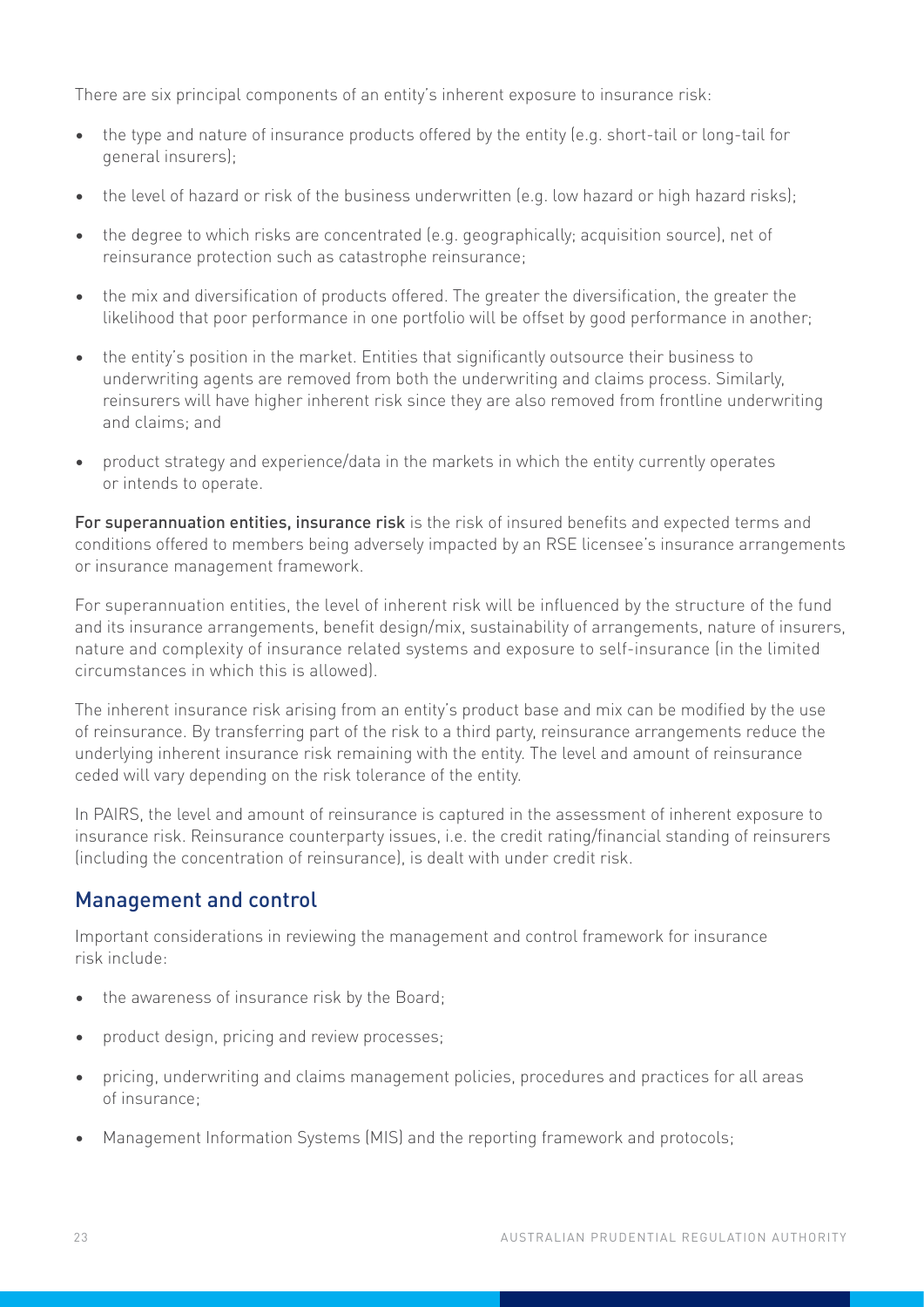- controls around insurance product distribution channels, networks and system;
- delegations of authority in relation to underwriting and claims, on a quantitative and qualitative basis;
- the structure of insurance-related functions and the skills and experience of those undertaking the work;
- liability estimation processes and the results of actuarial reviews captured in the Financial Condition Report/Insurance Liability Valuation Report (ILVR);
- audit and review findings in relation to insurance risk; and
- reinsurance management processes (including, for general insurers, the Reinsurance Management Strategy (REMS)).

### 7.10 Coverage/surplus

Capital is the cornerstone to the strength of a regulated entity and provides a buffer against unexpected losses. The maintenance of adequate capital resources engenders confidence in the financial soundness and stability of a regulated entity.

It is the responsibility of an entity's Board to ensure that capital resources are appropriate to the size, business mix and complexity of its business. Accordingly, appropriate processes and systems need to be in place to identify, manage and monitor the risks associated with an entity's business activities and to ensure that capital is held commensurate with its overall risk profile.

APRA's assessment of coverage/surplus has three primary considerations:

- the adequacy of capital;
- the quality and composition of capital; and
- capital management processes in place.

Capital adequacy will generally be reflected in the extent of surplus capital above the minimum regulatory capital requirements set out in prudential standards or determined by APRA for individual entities. For life insurers, the focus is on capital adequacy on a going-concern basis as well as on immediate solvency. For superannuation defined benefit/hybrid funds, APRA would wish to see a surplus of assets over the estimated liabilities. For foreign branches, which are not required to hold endowed capital in Australia, APRA looks at the Head Office capital position and capital management processes.

Where relevant, the quality of current capital is also considered i.e. its composition in terms of permanent and less permanent forms of capital. In some industries, this is referred to as Tier 1 and Tier 2 capital.

A regulated entity needs to have robust systems and processes in place to manage its capital position, to ensure adequacy of capital in relation to the current risks facing the business, sustainability over the long-term and compliance with minimum regulatory requirements. It is good practice for regulated entities to establish and maintain capital management plans. In some industries, a capital management plan consistent with the entity's overall strategy is a prudential requirement. Th setting and monitoring of capital targets and triggers are key elements of this.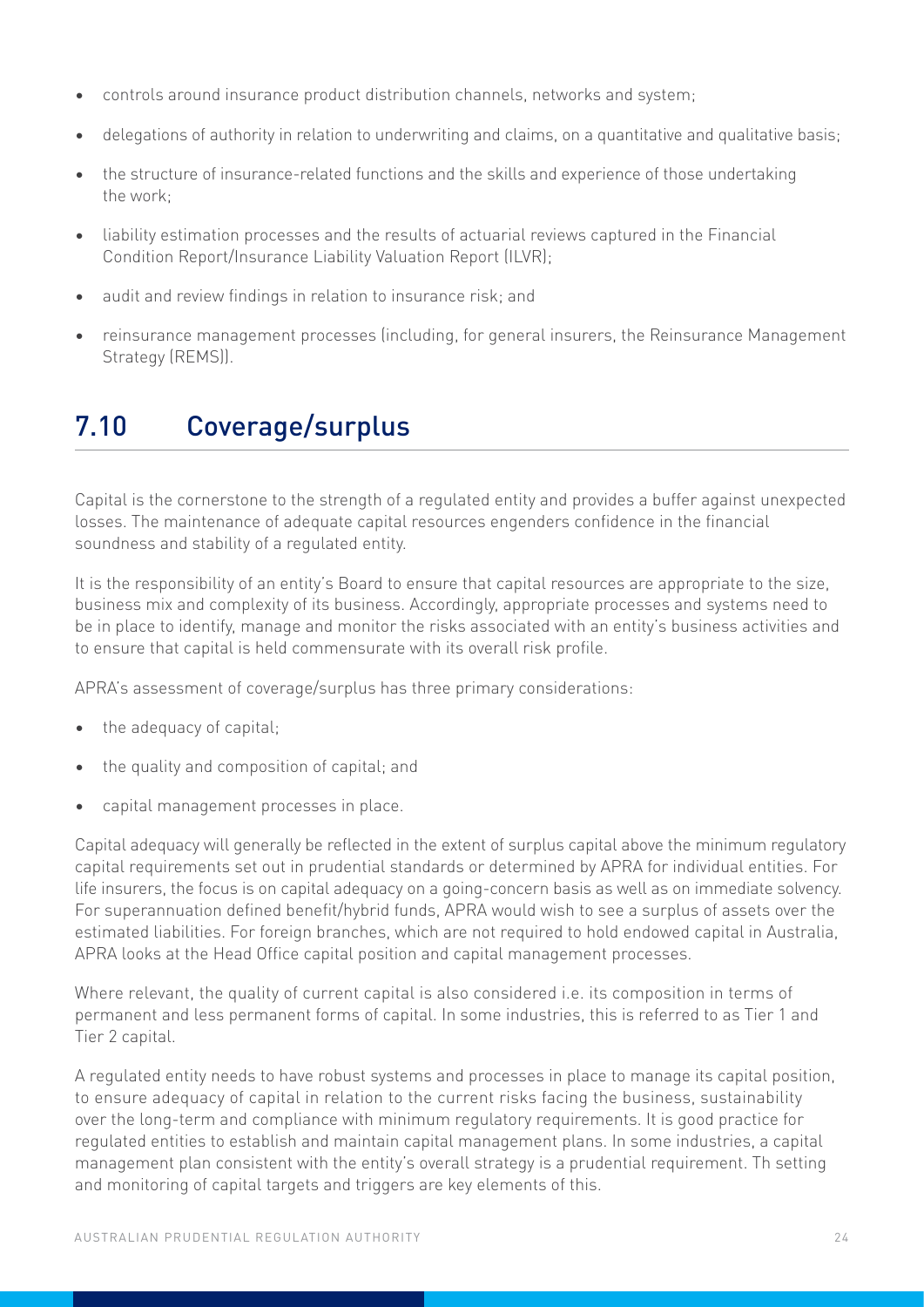APRA seeks to understand an entity's capital management practices on a stand-alone basis and, where relevant, across the group.

### 7.11 Earnings

Earnings are the most obvious source of additional capital to support growth or to replenish reserves in the event of unexpected losses. For regulated entities that are neither listed entities nor have parental support, earnings are usually the prime source of additional capital.

The credibility of earnings projections is fundamental to APRA's assessment. The greater the variability in past performance and the less accurate past projections have proven, the less reliance that can be placed on the current set of projections. Current earnings and trends and actual performance against budget forecasts are critical considerations.

Entities with volatile earnings or ongoing losses would generally be considered higher risk.

In the case of foreign branches, APRA's assessment considers Head Office earnings results as well as those of the branch.

### 7.12 Access to additional capital

Reasons for requiring additional capital may include the need to fund strategic initiatives (e.g. acquisitions, new IT systems) or to replenish a diminishing capital base due to ongoing losses. It is important that an entity has the ability to raise additional capital when necessary.

For many smaller entities, the options available to access further capital can be limited. For example, entities with mutual ownership or not listed on the stock exchange may have minimal access to public capital markets.

Important considerations in reviewing access to additional capital include:

- the entity's ability to raise or access additional capital to meet requirements, particularly in an adverse environment, e.g. where an underwriting loss leads to the minimum capital adequacy requirement being breached;
- whether the entity (or its parent) is a listed entity;
- whether the entity has accessed additional capital from capital markets and the issues were supported;
- the group capital adequacy position where the entity is a member of a corporate group. In this case, APRA would assess whether capital can be sourced from existing excess capital resources in the group (whether the local group or from an overseas parent); and
- whether there are competing demands from other entities within the group where the source of capital is from a parent entity.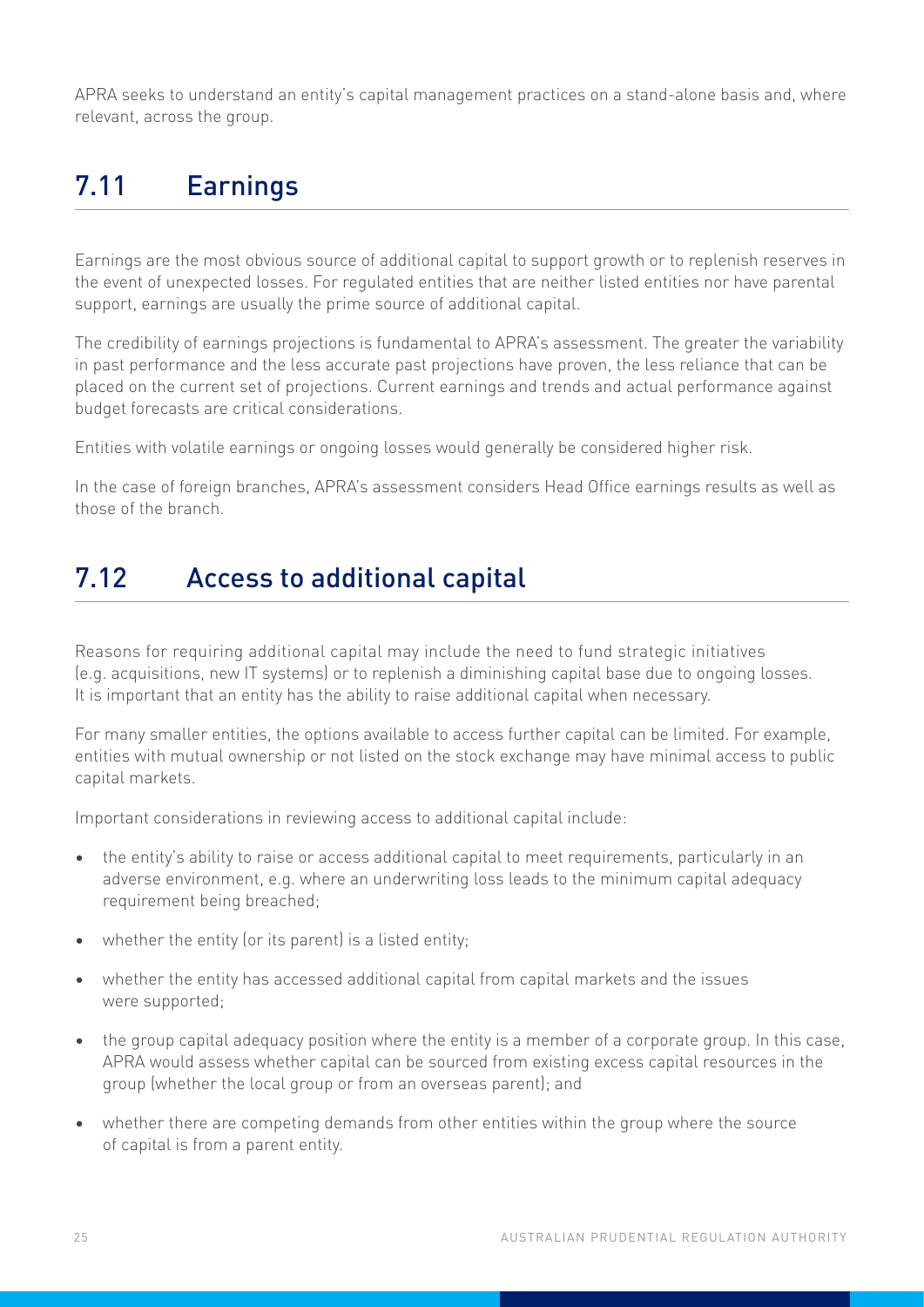For superannuation defined benefit/hybrid funds, APRA considers the employer sponsor's willingness and capacity to contribute additional funds when required.

While access to additional capital is not directly relevant for foreign branches, consideration is given to the support provided by the Head Office and Head Office's access to additional capital.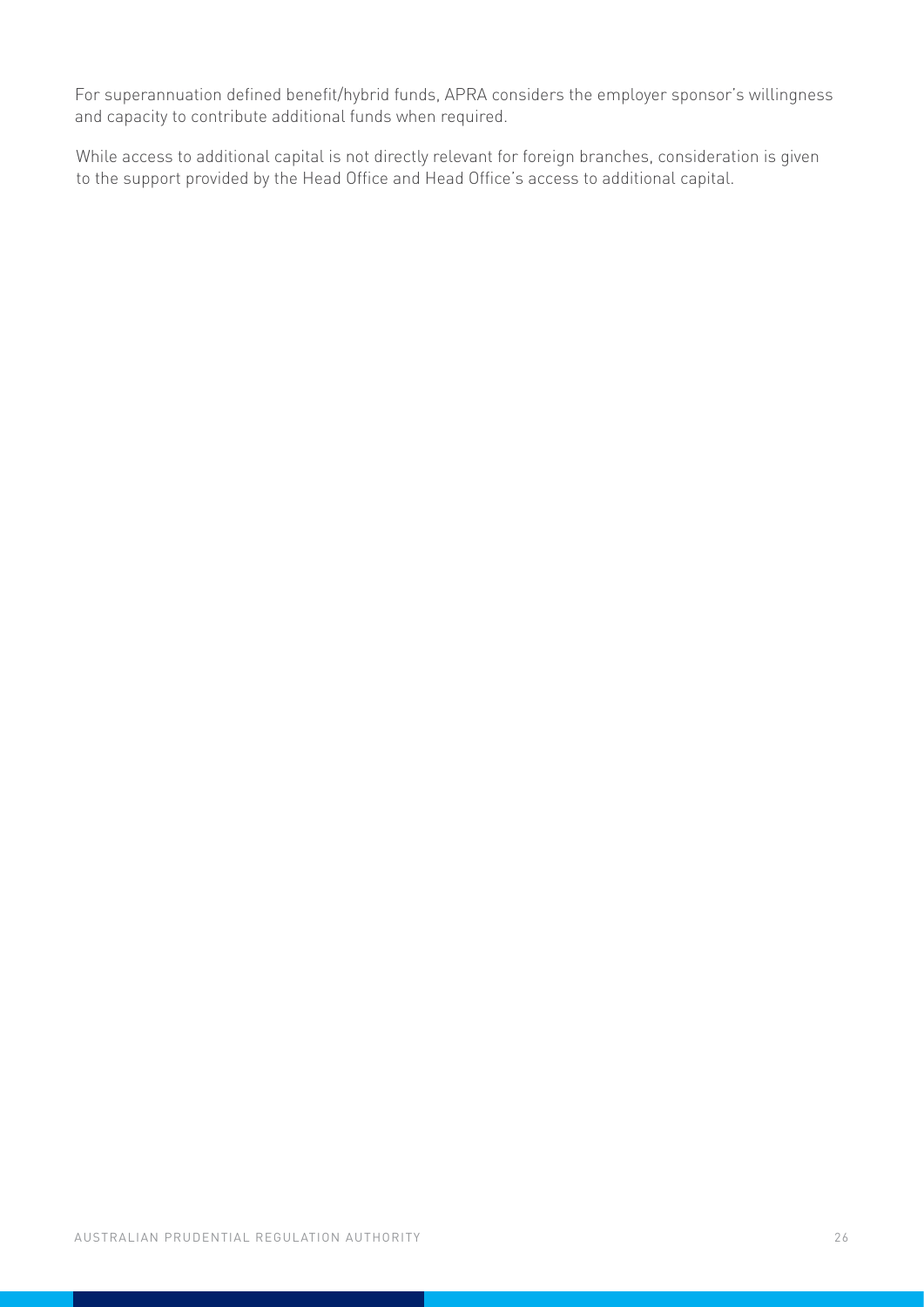# Chapter 8 – Probability of failure

The *probability of failure* incorporates two elements:

- the *probability rating* a descriptive assessment of the likelihood that a regulated entity could fail. The descriptive probability scale consists of five ratings – *Low, Lower Medium, Upper Medium, High*  and *Extreme*.
- the *probability index* a quantitative measure of the approximate relative likelihood that a regulated entity could fail. It is a continuous curve whose function is the fourth power of the overall risk of failure, as depicted in Figure 2 below.



#### Figure 2: Fourth power conversion

#### Overall Risk of Failure and Probability Rating

The non-linear relationship between the descriptive PAIRS probability ratings and the corresponding probability indices roughly approximates the relationships found between the ratings of external ratings agencies and relative default expectations based on long-term average default experience. That is, as an entity moves along the ratings spectrum, the probability of failure increases exponentially. Aligning to the probabilities of default used by external ratings agencies roughly equates to the fourth power of APRA's ratings. Table 3 provides a snapshot of the PAIRS overall risk of failure and probability index against indicative external ratings.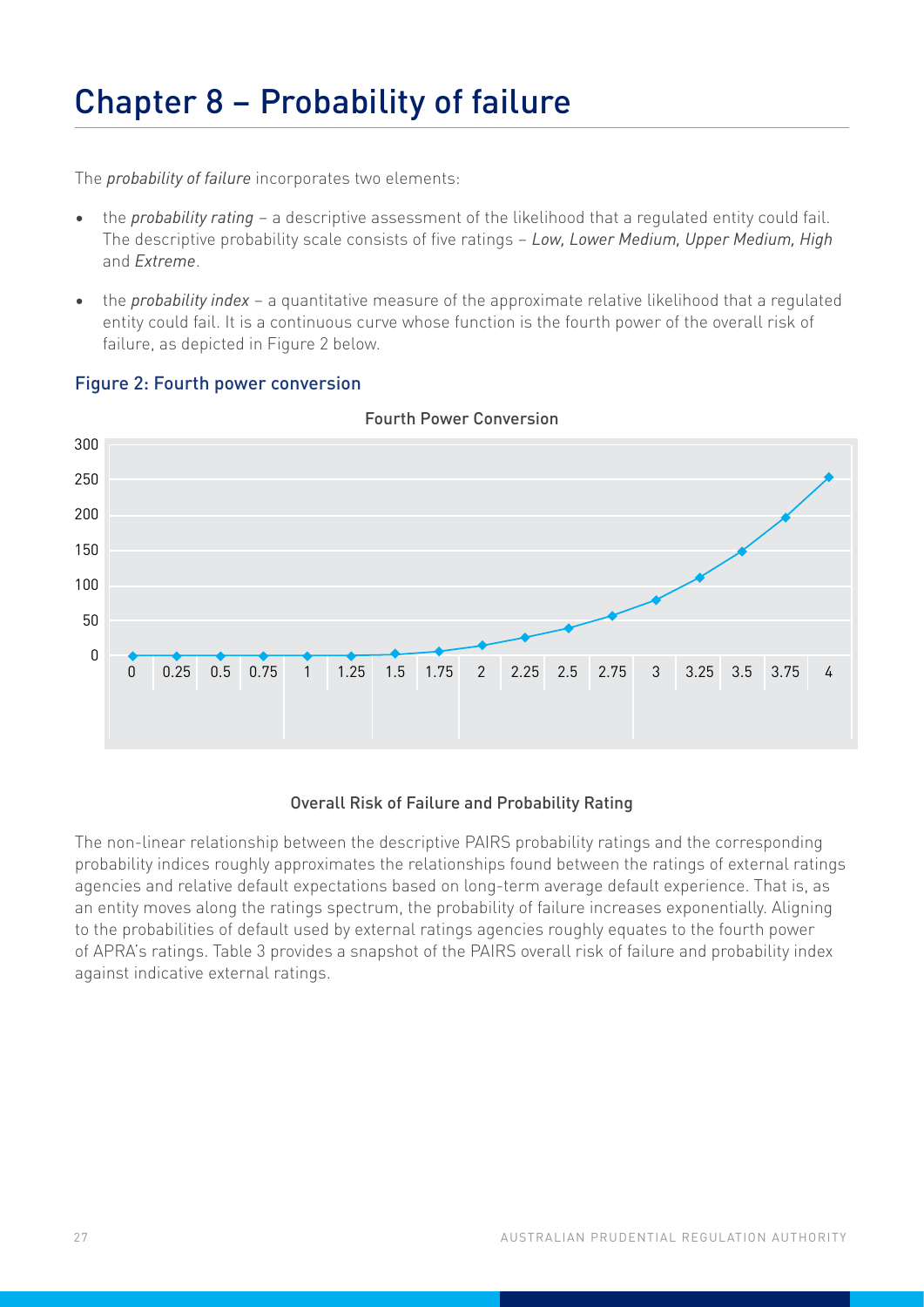| Overall risk of failure |         | <b>Probability index</b>  | Indicative external rating                                            |
|-------------------------|---------|---------------------------|-----------------------------------------------------------------------|
|                         | 0.25    | $\mathbbm{1}$             | AAA                                                                   |
| Very Low                | 0.5     | $\ensuremath{\mathbb{1}}$ | $AA+$                                                                 |
| Low                     | 0.75    | $\mathbf{1}$              | ${\sf AA}$                                                            |
|                         | $1.0\,$ | $\mathbf{1}$              | $AA-$                                                                 |
| Lower Medium            | 1.17    | $\overline{2}$            | $\mathbb{A}+$                                                         |
|                         | 1.33    | 3                         | $\mathsf{A}% _{\mathsf{A}}^{\prime}=\mathsf{A}_{\mathsf{A}}^{\prime}$ |
|                         | $1.5\,$ | $\overline{5}$            | $\mathbb{A}-$                                                         |
| Upper Medium            | 1.67    | $\,8\,$                   | BBB+                                                                  |
|                         | 1.83    | $11\,$                    | <b>BBB</b>                                                            |
|                         | 2.0     | 16                        | BBB-                                                                  |
| High                    | 2.25    | 26                        | $BB+$                                                                 |
|                         | 2.5     | 39                        | <b>BB</b>                                                             |
|                         | 2.75    | 57                        | BB-                                                                   |
|                         | 3.0     | 81                        | $B+$                                                                  |
| Extreme                 | 3.33    | 123                       | $\mathsf B$                                                           |
|                         | 3.67    | 181                       | $B -$                                                                 |
|                         | 4.0     | 256                       | CCC                                                                   |

#### Table 3: PAIRS ORF and probability index against indicative external ratings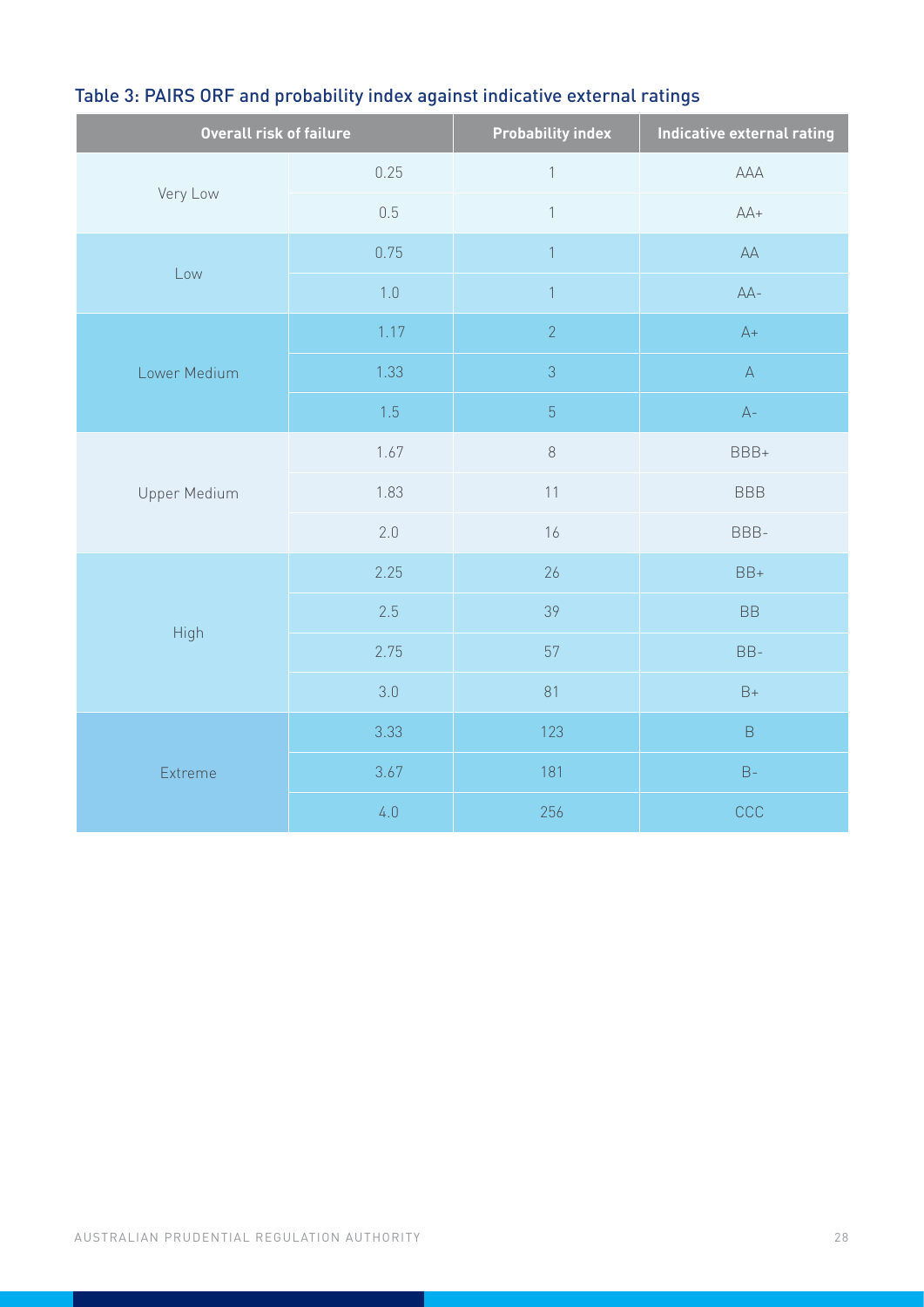# Chapter 9 – Impact of failure

The *impact of failure* incorporates two elements:

- the impact rating; and.
- the impact index.

The *impact rating* is a descriptive assessment of the potential adverse consequences that could ensue from the failure of a regulated entity. The descriptive impact scale consists of four ratings – *Low, Medium, High* and *Extreme*.

The potential adverse consequences of failure encompass not only the direct financial impact on the depositors, policyholders or fund members of a regulated entity but also the potential for indirect damage to:

- the industry concerned; and
- the broader economic system.

The *impact index* is derived with reference to each entity's liabilities (or for RSE licensees, sum of net assets of underlying RSEs), and then adjusted further to better reflect the potential impact of entity failure on beneficiaries and the wider financial system. Adjustments include:

- a factor for foreign bank branches (decreased impact due to absence of retail deposit liabilities);
- a factor for reinsurance liabilities for life insurers and general insurers (increase); and
- a factor representing substitutability impacts of concentrated product lines: annuity revenue and group risk revenue for life insurers; and LMI revenue and medical indemnity revenue for general insurers (increase).

These impact factors are expressed in market shares to maintain proportionality and address 'threshold-creep'. The index calculation has been calibrated to produce a relative index range similar to that derived for the relative probability index.

In some cases, APRA may move an impact rating into a higher range if the failure of the entity would have an impact disproportionate to its liabilities – for example if the entity has market dominance in a particular type of business, or if the failure of the entity has significant spillover effects on the broader financial system. In rare circumstances, APRA may adjust an impact rating downward, where a regulated entity does not take money from the public and where the impact of failure is disproportionately low compared to liabilities.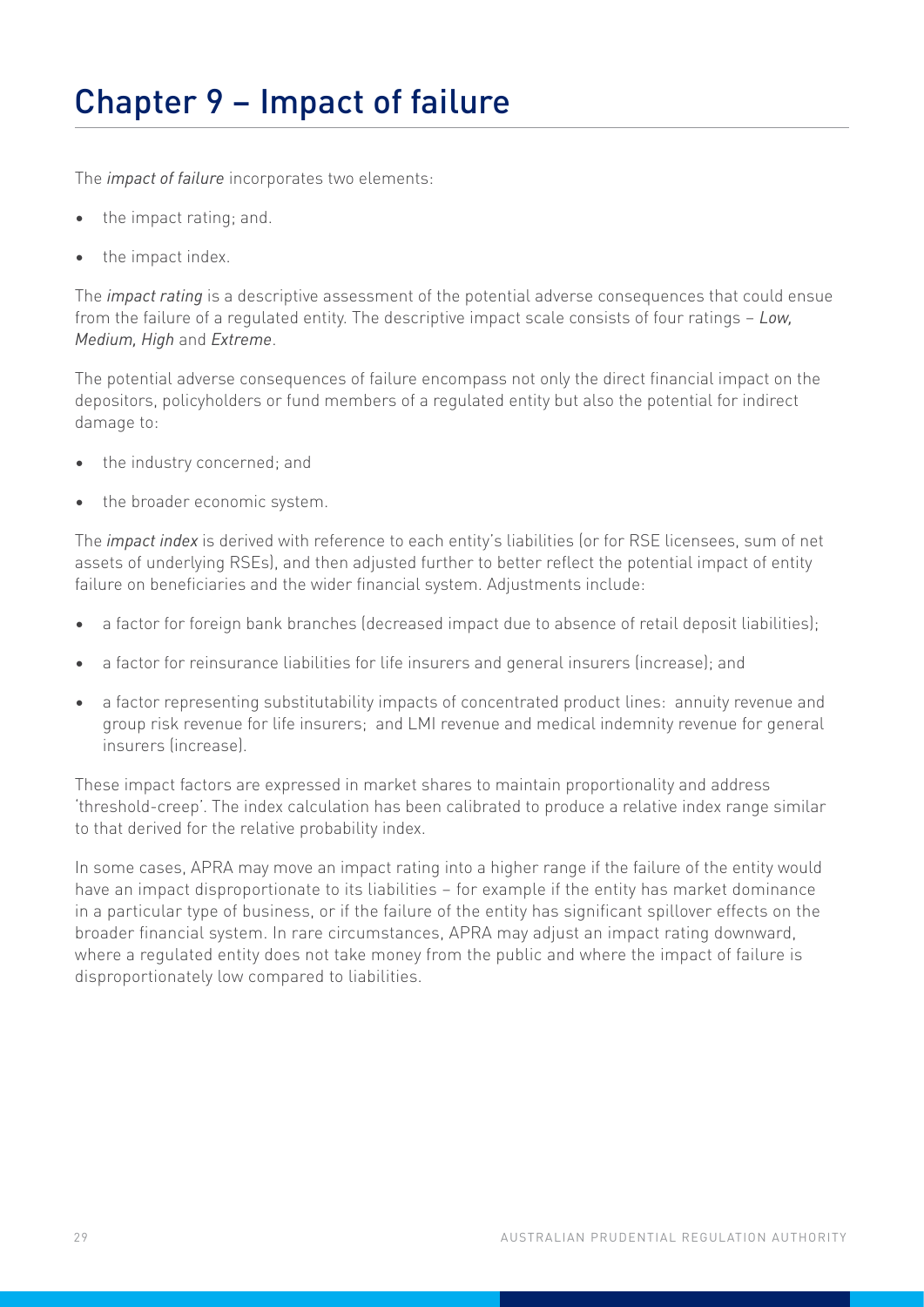# Chapter 10 – Supervisory attention index

The *Supervisory Attention Index* (SAI) is calculated as the geometric average of the probability index and the Impact Index. That is, the SAI is the square root of the product of the two Indices.

Each dimension is equally weighted in the process. This implies that the relative Probability and Impact of failure are considered of roughly equal importance.

The SAI is designed to:

- assist in the assessment of the size of APRA's supervisory task;
- identify individual entity and sector priorities; and
- assist APRA's planning for, acquisition of and allocation of supervisory resources.

The SAI grid is captured in Figure 3 below.

| Impact<br>rating   | Impact<br>index | <b>Supervisory Attention Index</b> |                 |                 |      |                |
|--------------------|-----------------|------------------------------------|-----------------|-----------------|------|----------------|
| No limit           | 500             | 22                                 | 50              | 89              | 201  | 358            |
|                    | 250             | 16                                 | 35              | 63              | 142  | 253            |
| Extreme            | 225             | 15                                 | 34              | 60              | 135  | 240            |
| High               | 22.5            | 5                                  | 11              | 19              | 43   | 76             |
| Medium             | 2.25            | $\overline{2}$                     | 3               | $\overline{6}$  | 14   | 24             |
| Low                | 0.25            | $\overline{1}$                     | $\overline{1}$  | $\overline{2}$  | 5    | $\overline{8}$ |
| Probability rating |                 | Low                                | Lower<br>Medium | Upper<br>Medium | High | Extreme        |
| Probability index  |                 |                                    | 5               | 16              | 81   | 256            |

#### Figure 3: SAI grid

It is readily apparent from the grid that the SAI covers a very wide range. Extreme values at the intersection of high impact and high probability are likely to be rare but their potential threat to APRA's beneficiaries would be significant.

Scores of 135 or above will only arise for a small number of particularly high probability and/or extreme impact entities. The bulk of the regulated population is likely to fall within the medium/medium intersection with a SAI of 6 or lower.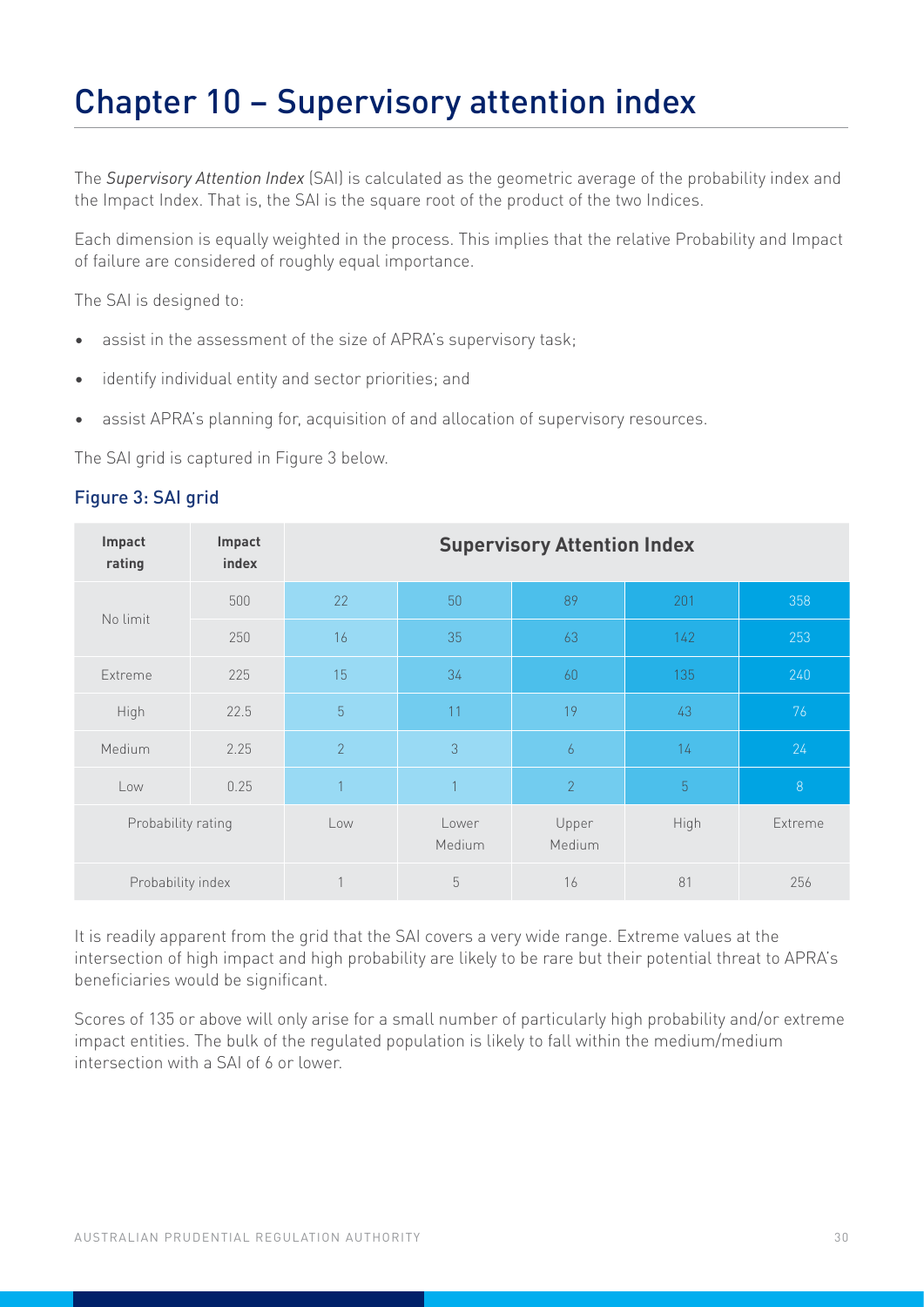# Chapter 11 – Quality and consistency

Since the introduction of PAIRS, a number of oversight functions have been progressively implemented to ensure the quality and consistency of PAIRS assessments and ratings, as these are ultimately subjective, albeit determined within a disciplined process.

The quality and consistency framework for PAIRS and SOARS comprises four levels:

- support foundations to aid supervisors in developing PAIRS risk assessments and SOARS supervisory action plans. The support foundations include five key components – assessment criteria, supervisor training, quantitative decision support, validations process and sign-off protocols;
- predictive analysis focusing on analytical tools and procedures with a forward-looking capacity. Predictive analysis includes early warning tools and external predictors including data from external ratings agencies;
- portfolio reports or watch list reports designed to keep close watch on riskier and higher impact entities and risk profile shifts from a portfolio perspective; and
- hindsight review and assessment to evaluate the effectiveness and outcomes of current supervision practice and make changes where necessary. This level consists of peer group benchmarking sessions and peer reviews.

Each level is represented by a mix of challenge and control elements. It is the combination of all four levels that leads to better risk assessments and planning of supervisory actions in APRA and overall improvements in supervisory judgements.

APRA is further developing its Quality Management Framework with a focus on both quality controls within the supervision process and independent quality assurance activity over the appropriateness of risk assessments and alignment of supervisory responses.